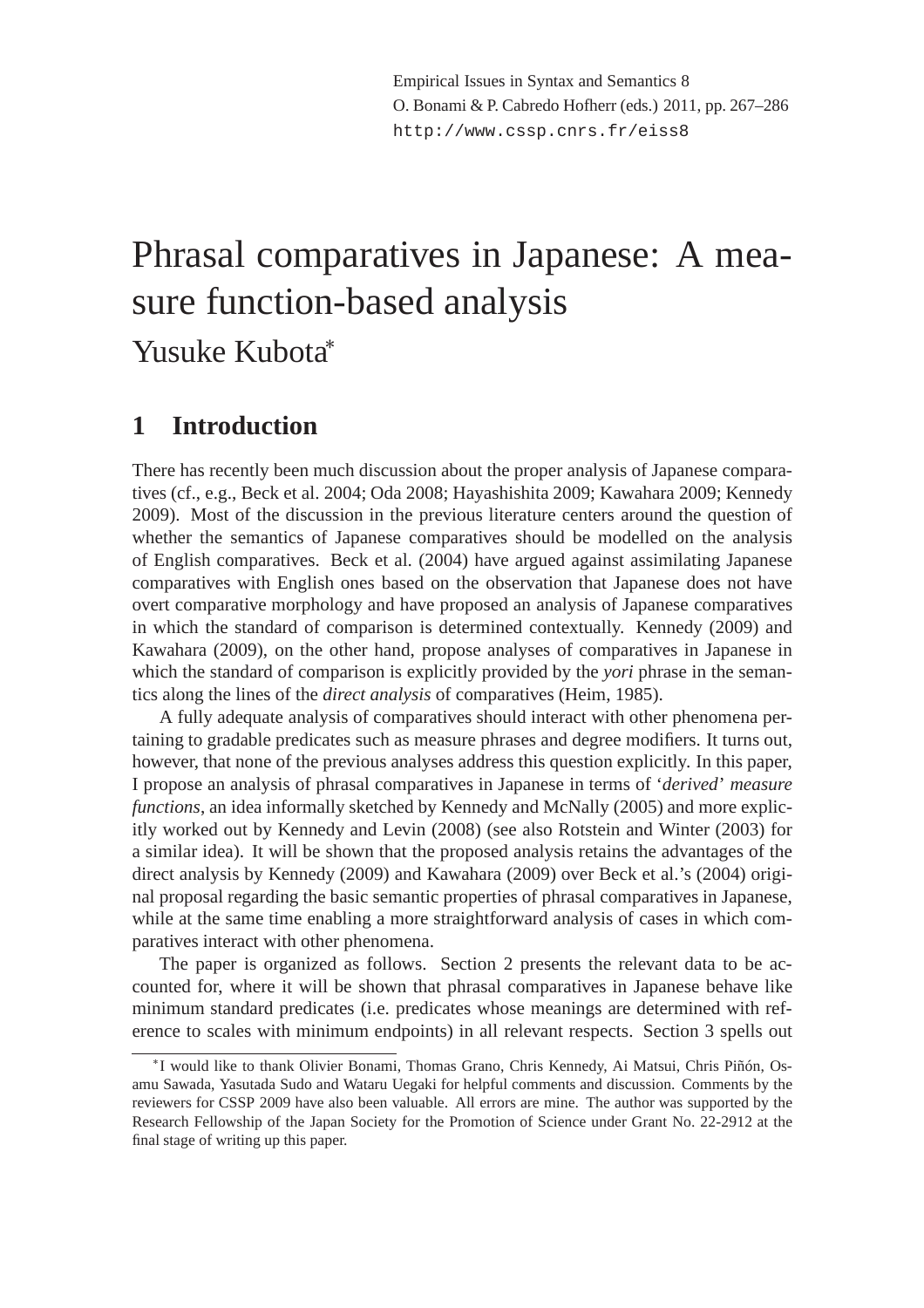the proposal, namely, an analysis of phrasal comparatives in Japanese in terms of derived measure functions; we will see that the proposed analysis straightforwardly captures the fact that comparatives behave *like* minimum standard predicates by treating them *as* (derived) minimum standard predicates. Section 4 compares the proposed analysis with two alternatives in the previous literature: the direct analysis along the lines of Kennedy (2009) and Kawahara (2009) and the so-called 'contextual analysis' along the lines of Beck et al. (2004) and Oda (2008). Section 5 concludes the paper.

# **2 Data**

As in English (cf., e.g., Kennedy and McNally 2005), Japanese relative (or open-scale) gradable adjectives exhibit context-dependent interpretations pervasively (contrasting sharply with absolute (or closed-scale) adjectives, whose interpretations are context-independent). The data in  $(1)$ – $(3)$  exemplify this point. First, in the positive form  $(1)$ , the standard is vague; second, as shown in (2), degree modifiers that target fixed standards are incompatible with them; and finally, as can be seen in (3), a measure phrase measures the degree against some contextually understood standard:<sup>1</sup>

- (1) Kono tana-wa takai. this shelf-TOP tall 'This shelf is tall.'
- (2) #Kono tana-wa **wazukani** takai. this shelf-TOP slightly tall intended: 'This shelf is slightly tall.'
- (3) Kono tana-wa **20-senti-meetoru** takai. This shelf-TOP 20-centimeter tall 'This shelf is 20 centimeters taller (than some contextually salient shelf).'

Japanese is one of those languages that do not have overt comparative morphemes on adjectives. Thus, phrasal comparatives in Japanese syntactically differ from the positive form seen above only in that there is an overt *yori* ('than') phrase. However, semantically (just as in English) they exhibit a sharp contrast with the positive form in that the contextdependence of relative adjectives in (1)–(3) systematically disappear. Specifically, with an overt *yori* phrase, the bare adjective in (4) is no longer vague; degree modifiers targeting a fixed standard can occur as in (5); and finally, the measure phrase construction in (6) induces a context-independent interpretation with the standard identified by the *yori* phrase.

- (4) Kono tana-wa **ano tana-yori** takai. this shelf-TOP that shelf-than tall 'This shelf is taller than that shelf.'
- (5) Kono tana-wa ano tana-yori **wazukani** takai. this shelf-TOP that shelf-than slightly tall 'This shelf is slightly taller than that shelf.'

<sup>&</sup>lt;sup>1</sup>In this respect, Japanese measure phrases differ from their counterparts in English (Kikuchi, 2002; Nakanishi, 2007).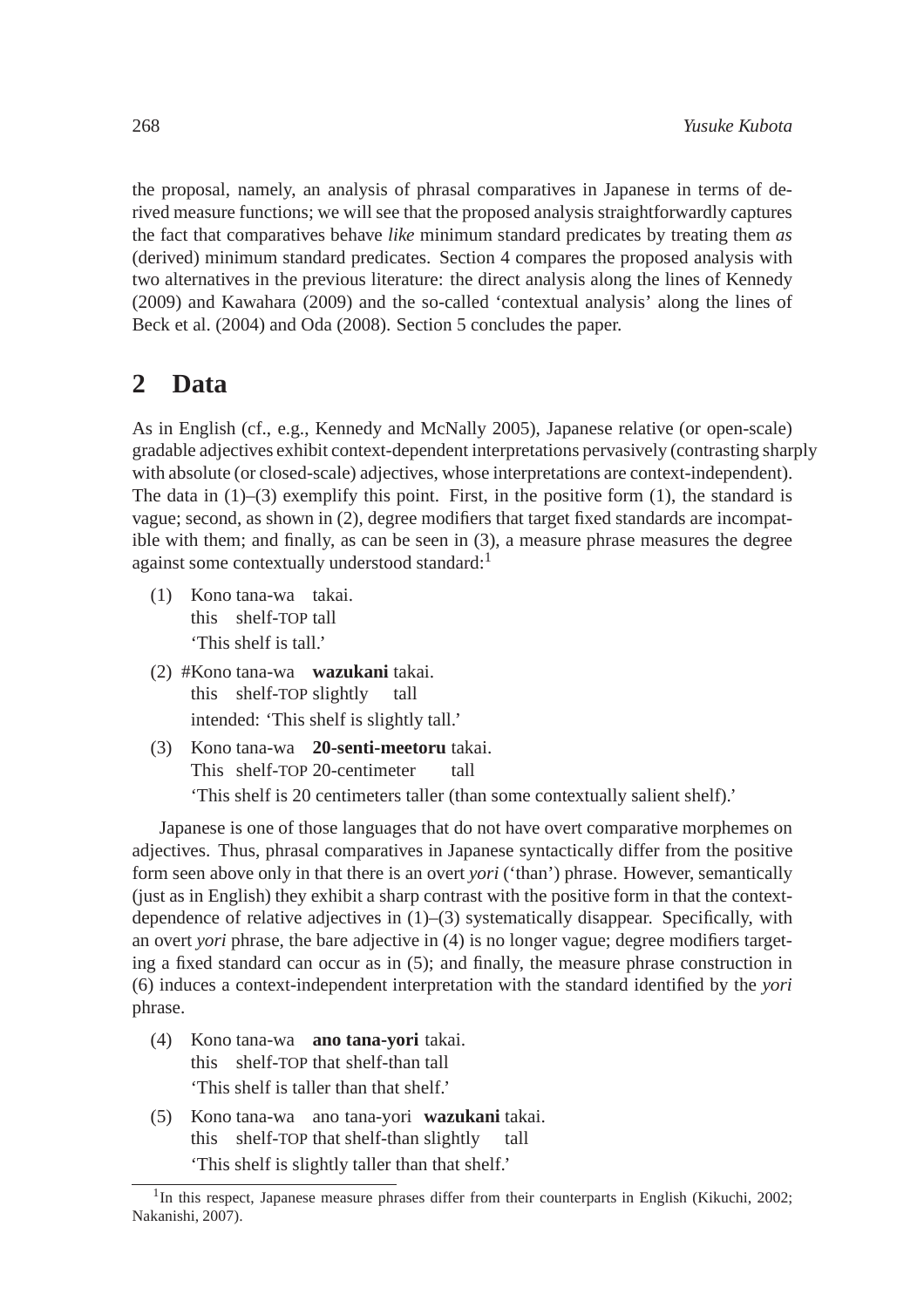(6) Kono tana-wa ano tana-yori **20-senti-meetoru** takai. This shelf-TOP that shelf-than 20-centimeter tall 'This shelf is 20 centimeters taller than that shelf.'

The above facts provide solid evidence that the phrasal comparative in Japanese with *yori* phrases is a case of *explicit comparison*, with the standard of comparison explicitly provided by the *yori* phrase, rather than a case of *implicit comparison*, contra an idea suggested by Beck et al. (2004) (see also Kennedy (2009), who arrives at the same conclusion based on a similar set of data).

# **3 A measure function-based analysis of Japanese comparatives**

The data observed above suggest that when there is an overt *yori* phrase, relative adjectives lose their context-dependent interpretations and behave like absolute adjectives in uniformly exhibiting context-independent interpretations. (See, e.g., Kennedy and Mc-Nally (2005) for the distinction between relative and absolute adjectives.) More specifically, the behaviors of comparatives are similar to those of minimum standard predicates (rather than maximum standard predicates) in that they are compatible with minimum endpoint-oriented degree modifiers such as *wazukani* 'slightly' and measure phrases. The relevant data of minimum standard predicates are shown in  $(7)-(9)$ :<sup>2</sup>

- (7) Kono sao-wa magat-te iru. this rod-TOP bent IRU 'This rod is bent.'
- (8) Kono sao-wa **wazukani** magat-te iru. this rod-TOP slightly bent IRU 'This rod is slightly bent.'
- (9) Kono sao-wa **5-do** this rod-TOP 5-degree bent magat-te iru. IRU 'This rod is 5 degrees bent.'

As in (7), minimum standard adjectives induce context-independent interpretations in the positive form; (8) show that they are compatible with degree modifiers such as *wazukani* 'slightly' that target minimum endpoints; finally, (9) shows that the interpretation of a measure phrase is not context-dependent but rather is against a fixed standard (specifically the minimum endpoint).

The measure function-based analysis that I propose below builds on the analytic intuition outlined above that there is a close parallel between comparatives and minimum standard predicates. Specifically, I take it that the essential function of the *yori* phrase is to derive a minimum standard (absolute) predicate from a potentially open scale (relative) predicate, along the lines informally sketched in the following picture:

 ${}^{2}$ For a reason that is not clear to me, most of the minimum standard predicates in Japanese are (morphosyntactically) stative verbs of the form *X-te iru* or the so-called 'adjectival verbs' of the form *X-da*, rather than having the paradigmatic adjectival morphology ending in the suffix *-i* in the base form.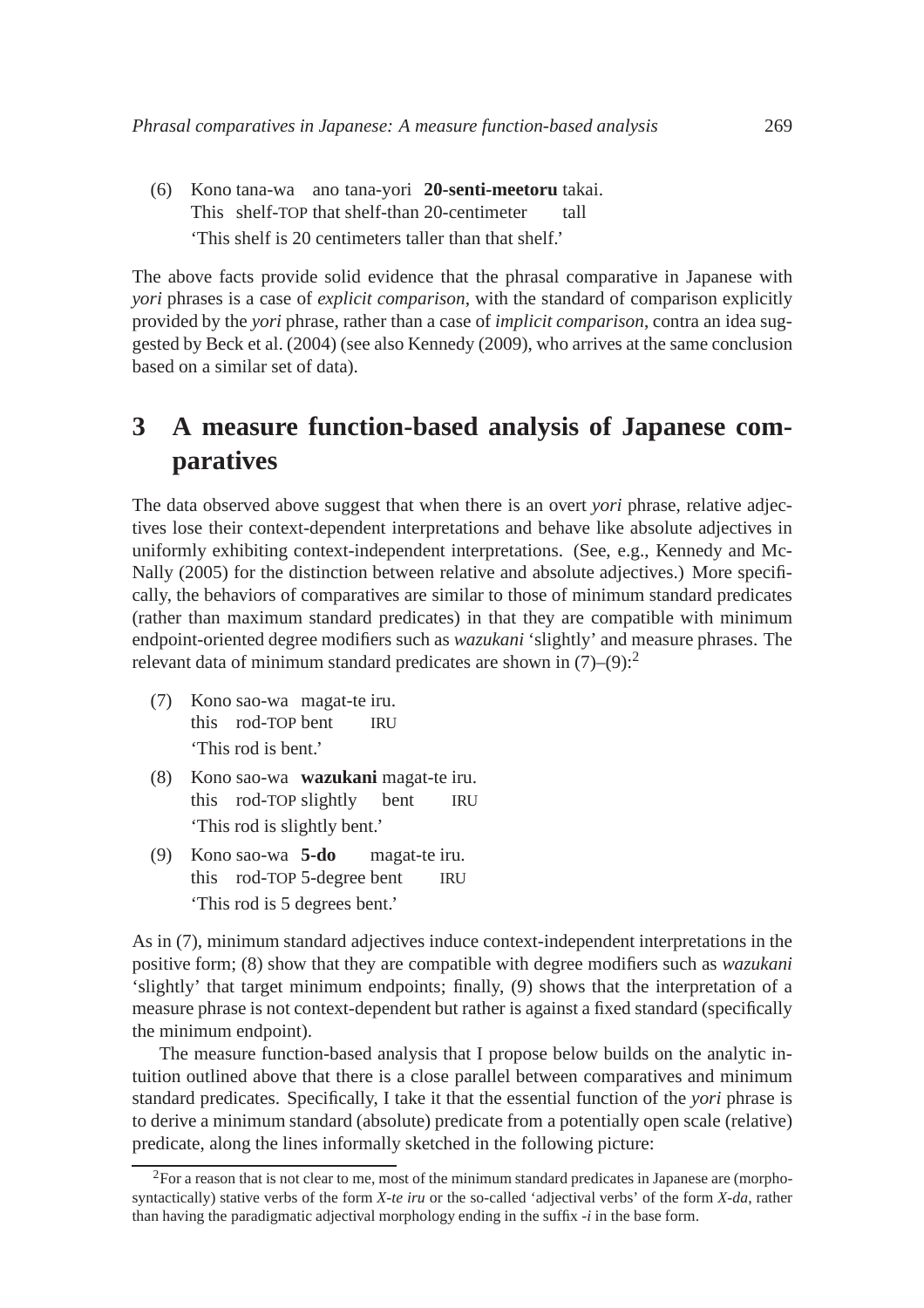(10) height of 'that shelf' ↓ • • scale for *takai* 'tall': scale for *ano tana-yori takai* 'taller than that shelf':

The *yori* phrase takes a (potentially open-ended) scale and returns a derived *minimally closed* scale, where the minimum endpoint of this derived scale is defined by the degree that the object denoted by the *yori* phrase possesses on the original scale. In this view, comparatives behave like (lexically) minimum standard predicates because they *are* (derived) minimum standard predicates.

## **3.1 Spelling out the basic analysis**

In the standard analysis of gradable adjectives, adjectives are analyzed as denoting relations between entities and degrees (of semantic type  $\langle e, \langle d, t \rangle$ ); for example, the adjective *tall* is taken to denote a relation between individuals and degrees where, for each pair of individual and degree for which the relation holds, the degree represents the height that the individual has on the scale that measures vertical length. However, in this paper I follow Kennedy (2007) in adopting a slightly different alternative analysis in which adjectives are taken to denote functions (rather than relations) of type 〈*e*,*d*〉, called *measure functions*, which map individuals to degrees that they possess on the relevant scale. In this setup, the adjective *tall* takes an individual *x* and returns a degree *d* which represents *x*'s height on the scale that measures vertical length. The choice of this alternative is not crucial for my analysis of comparatives but it has the advantage that it simplifies the formulation of certain aspects of compositional semantics. (See Kennedy (2007) for a comparison between these approaches and further references.)

In this measure function-based analysis, the semantics of the positive form of adjectives is determined by supplying the measure function denoted by the adjective as an argument to the following *pos(itive)* operator, which is a morphologically empty operator that introduces the standard of comparison and thereby converts a measure function of type  $\langle e, d \rangle$  to a predicate of individuals of type  $\langle e, t \rangle$ :

 $([11)$   $[[pos]] = \lambda g \lambda x. g(x) \ge \text{stnd}(g)$ 

Importantly, in the scale-based analysis of gradable predicates advocated by Kennedy and McNally (2005) and Kennedy (2007), the positive forms of gradable adjectives are given a unified analysis with this definition of the positive operator. Recall from above that relative adjectives exhibit context-dependent interpretations whereas absolute adjectives exhibit context-independent interpretations in the positive form. The crucial assumption for accounting properly for this difference in context dependence in the two kinds of adjectives is that the **stnd** function encoded in the meaning of the *pos* operator is defined in a way that is sensitive to the scale structure of the measure function that it takes as its argument: the **stnd** function returns a context-dependent vague standard for relative adjectives with open scales whereas it returns a context-independent fixed standard for absolute adjectives with closed scales. The fixed standards of absolute adjectives are determined with reference to the endpoint(s) of the scale: for maximum standard predicates such as *full*, the standard value is set to the degree corresponding to the maximum endpoint, whereas for minimum standard predicates such as *bent*, the standard is set to the degree which is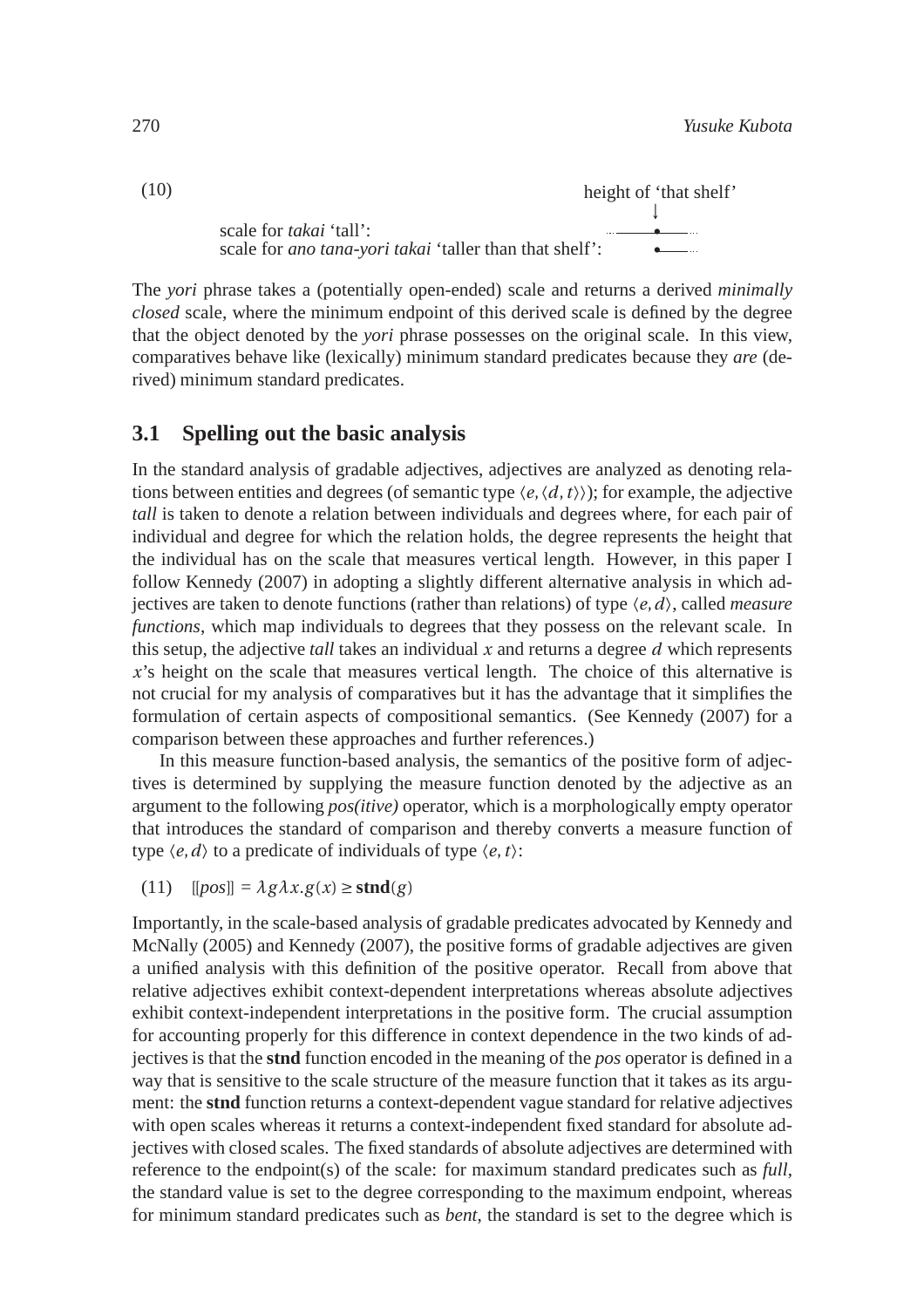just above the minimum endpoint (relative to the degree of imprecision tolerated in the context of evaluation).<sup>3</sup>

With the definition of the *pos* operator in (11), the denotation for (1) and (7) (the positive forms of relative and absolute adjectives, respectively) end up being calculated as in (12).

$$
(12) \quad \text{a.} \quad [[(1)]] = \text{tall}(\text{this shelf}) \ge \text{stnd}(\text{tall})
$$

**b.**  $[[(7)]$  = **bent**(**this rod**)  $\ge$  **stnd**(**bent**)

In both cases, the sentence asserts that the object in question has a degree on the relevant scale that is on or above the standard. Given the way in which the standard is determined for predicates having different scale structures, it follows that (12a) is true just in case the height of the shelf meets the contextually determined vague standard of tallness and that (12b) is true just in case the rod has at least some degree of bend.

In this setup, *yori* comparatives in Japanese can be analyzed as *derived* minimum standard predicates whose (derived) minimum endpoints correspond to degrees that the object denoted by the *yori* phrase possesses on the original scale. For this purpose, I employ a measure function conversion function (of type  $\langle \langle e, d \rangle, \langle e, d \rangle \rangle$ )  $\lambda g \lambda x. g$ <sup>†</sup><sub>*d*</sub>(*x*), mostly following the proposal by Kennedy and Levin (2008), which is a function that takes a measure function and produces out of it a derived measure function which preserves the ordering of degrees on the original scale but whose minimum endpoint corresponds to the degree *d* on the original scale. Assuming that degrees are modelled as real numbers between 0 and 1 and scales are sets of degrees in the [0,1] section, (where open and closed scales are distinguished in terms of whether they include the endpoints, that is, the degrees 0 and 1), this function can be formally defined as follows:<sup>4</sup>

$$
(13) \quad g^\dagger_a(x) = \begin{cases} 0 & \text{if } g(x) \le d \\ \frac{g(x) - d}{1 - d} & \text{if } d < g(x) \le 1 \end{cases}
$$

With this definition of the measure function conversion function, the meaning of *yori* can be defined as follows:

(14)  $[[\text{yori}]] = \lambda y \lambda g \lambda x. g_{g(y)}^{\dagger}(x)$ 

<sup>4</sup>The definition of the measure function conversion function given here is slightly different from the formulation in Kennedy and Levin (2008). Kennedy and Levin (2008) simply assume that the derived measure function maps objects to degrees that are proper subsets of the degrees on the original scale, whereas my formulation involves remapping of degrees so that the derived scale is also a set of degrees from the [0,1] section of real numbers. The reason for my choice of this implementation is that it keeps the formal structure of scales—whether they are derived or not—uniform. However, given that degrees are abstract objects that do not directly correspond to values on actual physical scales of measurement (such as meter and inch) and given that there is a one-to-one correspondence between degrees on the original scale and those on the derived scale in both formulations, I do not see any empirical difference between the two alternatives.

 $3$ Intuitively, the standard is determined this way because, for any gradable predicate, the standard is that degree which defines the 'cut off' point for whether or not the object in question stands out on the relevant scale. See Kennedy and McNally (2005) for empirical justification for this assumption of standard setting. This pattern of standard setting is cross-linguistically justified as well (cf., e.g., Kubota (2009) and Sawada and Grano (2009) for analyses of degree modifiers and measure phrases in Japanese that crucially make use of this assumption). Kennedy (2007) seeks to explain this standard setting by means of a processingoriented constraint which he dubs the 'Principle of Interpretive Economy'.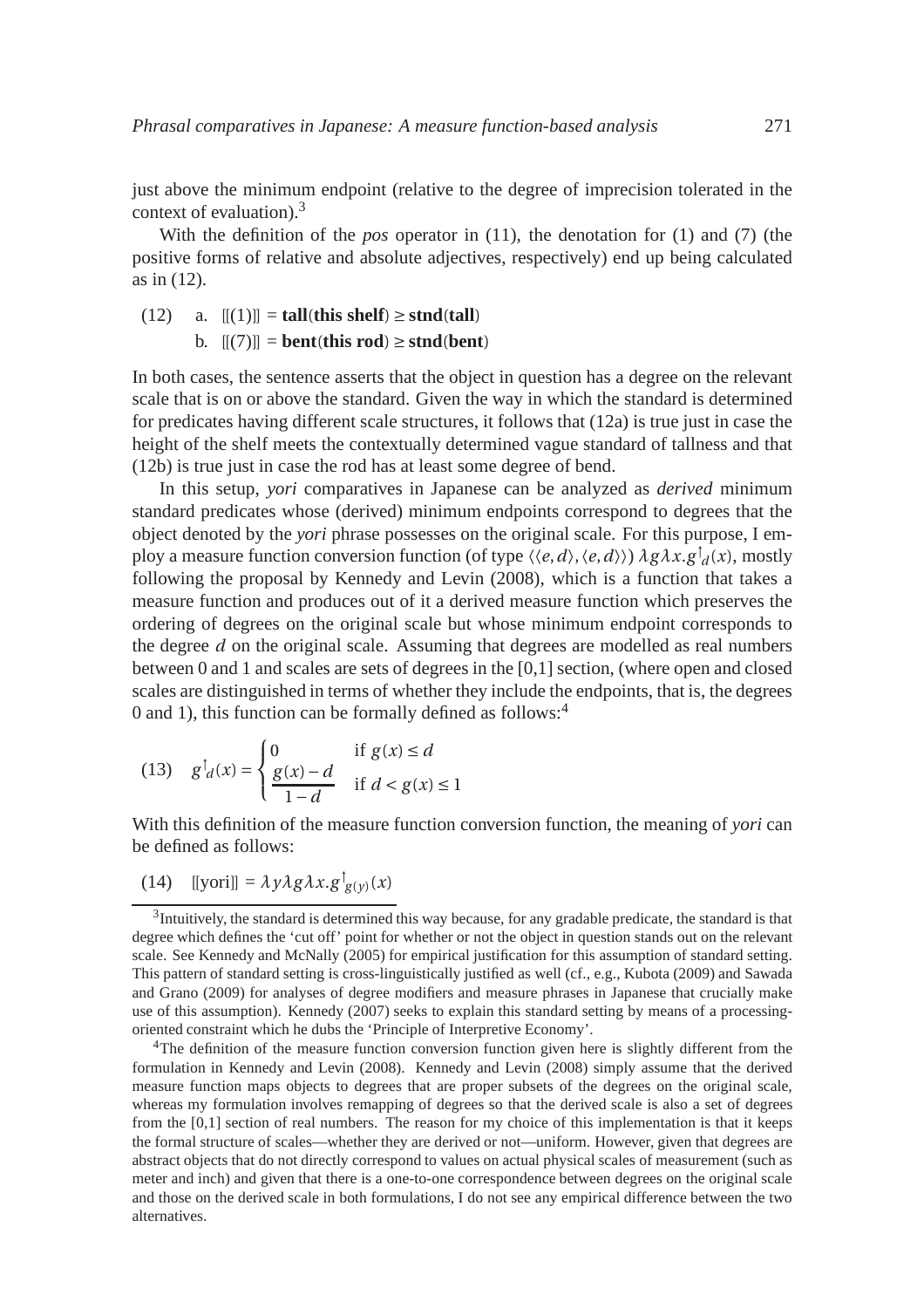(14) says that *yori* takes an entity *y* and an adjective *g* (of type  $\langle e, d \rangle$ ) as arguments and returns a measure function  $\lambda x. g_{g(y)}^{\dagger}(x)$  of type  $\langle e, d \rangle$ . The derived measure function  $g_{(y)}^{\dagger}$  is a function that maps entities to a derived scale which preserves the ordering of the degrees on the scale associated with the original adjective *g* except that it is a minimally closed scale (which is indicated by the superscript uparrow ↑) whose minimum endpoint (indicated by the subscript) corresponds to  $g(y)$  on the original scale, that is, the degree of *g* -ness that *y* possesses. Note here that this measure function is semantically of the same type as a bare adjective. Thus, an adjective modified by a *yori* phrase can be thought of as a derived (minimum standard) adjective.

This analysis requires the *yori* phrase to directly combine with the adjective at the level pertaining to semantic interpretation (i.e., LF, within the Heim and Kratzer-style (Heim and Kratzer, 1998) semantics). Thus, I assume the following structure for sentences containing *yori* phrases:<sup>5</sup>



With this, the following meaning is assigned to the phrase *ano tana-yori takai* 'tall(er) than that shelf' (the AP node in the above tree):

(16)  $\text{[[ano tana-yori takai]]} = \text{[[yori]]}(\text{[[ano tana]]})(\text{[[takai]]})$  $= \lambda y \lambda g \lambda x.$   $[g(y)(x)]$  (that shelf) (tall)  $= \lambda x$ .tall  $\int_{\text{tall}(\text{that shelf})}(x)$ 

This is a measure function of type  $\langle e, d \rangle$ , which measures the vertical height of objects in the same way as the original adjective *takai* 'tall' except that it maps everything that has an equal height as 'that shelf' or shorter to the endpoint of the scale. The denotation of the whole sentence is then calculated in the same way as the simple sentence (1) involving the positive form. Specifically, this derived measure function and the subject NP are given as arguments to the *pos* operator to yield the following logical translation for the whole sentence:

<sup>&</sup>lt;sup>5</sup>*Yori* phrases do not necessarily appear adjacent to the adjective in the surface string (see, for example, (5) and (6)). I assume that the surface word order results from scrambling; in Japanese, the relative order among arguments and adjuncts of the main predicate is generally free and scrambling does not have any semantic effect (at least not on the basic predicate-argument relationship among the elements involved).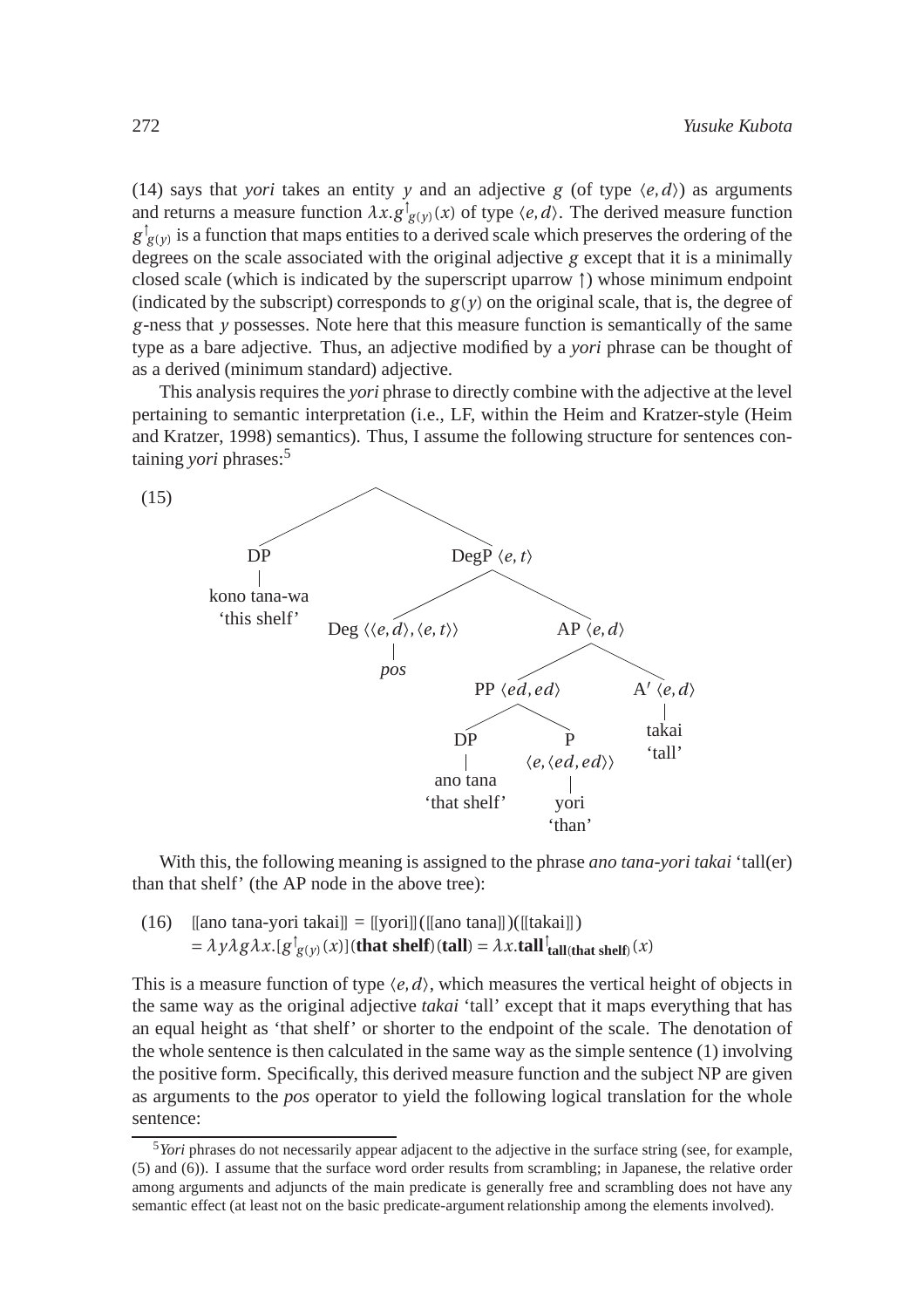# $[[(4)]] = \tanh^{\dagger}_{\text{tall}(\text{that shelf})}(\text{this shelf}) \ge \text{stnd}(\text{tall}^{\dagger}_{\text{tall}(\text{that shelf})})$

(17) asserts that the degree that 'this shelf' possesses on the derived scale of tallness (whose minimum endpoint is identified with the height of 'that shelf') exceeds the standard of that scale. Since the scale is minimally closed, the standard is set to that degree which is just above the minimum endpoint. Thus, the sentence correctly ends up entailing that the height of 'this shelf' exceeds the height of 'that shelf'. Note in particular that the present analysis correctly predicts that (4) is false when the height of 'this shelf' is equal to or smaller than the height of 'that shelf'. Given the way the derived measure function is defined (cf. (13)), all the degrees on the original scale that are equal to or smaller than the degree designating the height of 'that shelf' are mapped to the minimum endpoint of the scale. Crucially, since the minimum endpoint of the derived scale does not satisfy its standard (see above), all of these degrees simply make (17) false, in other words, (4) is correctly predicted to be false in all cases in which 'this shelf' is not taller than 'that shelf'.

One might wonder at this point what prediction the present analysis makes when the height of 'this shelf' is lower than the height of 'that shelf' for sentences like (4). Intuitively, the sentence is false (rather than infelicitous) in such situations. This is correctly accounted for in the present analysis. Recall from above that, when a derived measure function is created out of another measure function, all degrees on the original scale below the derived zero point are mapped to the zero point on the derived scale. With this assumption, it is correctly predicted that (4) is false in the above situation.

# **3.2 Accounting for the properties of phrasal comparatives**

The measure function-based analysis of phrasal comparatives spelled out above predicts that adjectives with *yori* phrases will function exactly like lexically minimum standard adjectives. We will see below that this prediction is indeed correct. In particular, it automatically accounts for the parallels between comparatives and (lexically) minimum standard adjectives in that they both induce context-independent, fixed-standard interpretations with respect to the data considered in section 2.

## **3.2.1 Cooccurrence with** *wazukani* **('slightly')**

First, the cooccurrence restrictions with the degree modifier *wazukani* ('slightly') receives an immediate account. As shown in (2) and (5), repeated here as in (18), relative adjectives become compatible with *wazukani* in the presence of a *yori* phrase:

- (18) a. #Kono tana-wa wazukani takai. this shelf-TOP slightly tall intended: 'This shelf is slightly tall.'
	- b. Kono tana-wa **ano tana-yori** wazukani takai. this shelf-TOP that shelf-than slightly tall 'This shelf is slightly taller than that shelf.'

This fact follows from the proposed analysis where a relative adjective is converted to a derived, minimum standard predicate, assuming that the degree modifier *wazukani* yields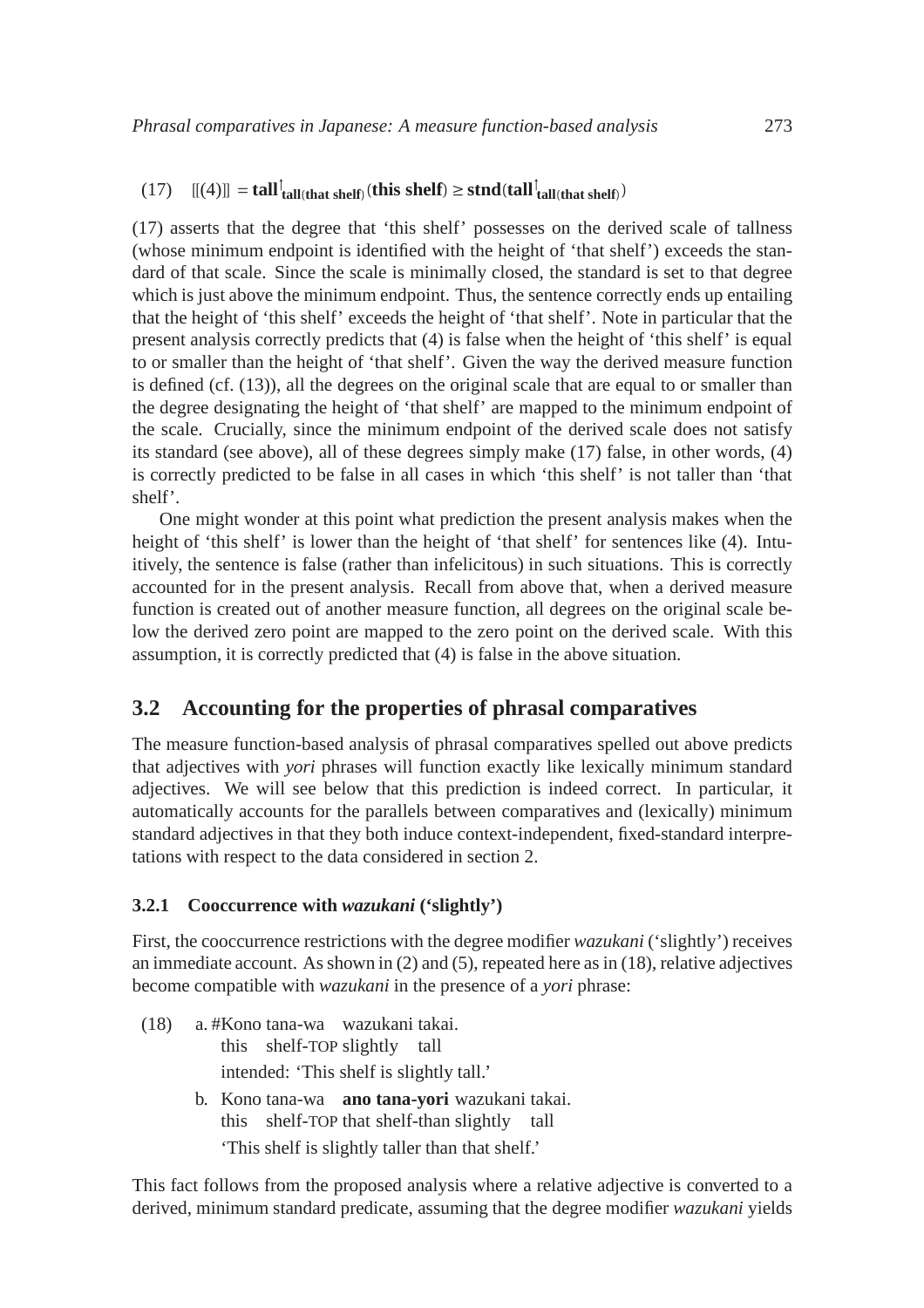a well-defined meaning only when it combines with predicates whose scales have minimum endpoints (which is an independently motivated assumption given the distributional properties and meaning of this word):

(19)  $[\text{wazukan}] = \lambda g \lambda x. g(x) \gtrsim \min(g)$ 

(18a) results in infelicity since the open scale for *takai* 'tall' has no minimum endpoint associated with it. (18b), on the other hand, yields a perfectly coherent interpretation where it asserts that the degree that 'this shelf' possesses on the derived scale is slightly above the minimum endpoint of that scale, in other words, that the height difference between the two shelves is slight. This is indeed the correct meaning for (18b).

#### **3.2.2 Interaction of measure phrases and** *yori* **phrases**

Second, the proposed analysis of phrasal comparatives interacts nicely with a simple analysis of measure phrases. I assume that the measure phrase construction involves the following null degree head which takes a gradable adjective and a degree phrase as arguments and returns a property of individuals:

 $(20)$   $[|\delta|] = \lambda g \lambda d \lambda x$ .  $g(x) - \text{stnd}(g) \ge d$ 

Then, (3) and (6), repeated here as in (21), are analyzed as in (22).

- (21) a. Kono tana-wa **20-senti-meetoru** takai. this shelf-TOP **20-centimeter** tall 'This shelf is 20 centimeters tall*er* (than some contextually salient shelf).' b. Kono tana-wa ano tana-yori **20-senti-meetoru** takai. this shelf-TOP that shelf-than **20-centimeter** tall 'This shelf is 20 centimeters taller than that shelf.' (22) a. [[(21a)]] = **tall**(**this shelf**)−**stnd**(**tall**) ≥ **20cm**
	- **b.**  $[[(21b)]] = \tanh^{\dagger}_{\text{tall}(\text{that shelf})}(\text{this shelf}) \text{stnd}(\tanh^{\dagger}_{\text{tall}(\text{that shelf})}) \ge 20 \text{cm}$

The translation for (21a) in (22a) can be paraphrased as 'this shelf is 20 cm taller than the contextually determined standard'. Thus, the context-dependent interpretation of the sentence is correctly accounted for. The translation for (21b) in (22b), on the other hand, asserts that the height difference between 'this shelf' and the standard of the derived scale (which is effectively identical to the height of the other shelf) is 20cm. This does not refer to any contextually determined standard and simply measures the height difference between the two shelves involved, correctly accounting for the context-independent interpretation of the comparative sentence.

A remark is in order here regarding the nature of context dependence in measure phrase constructions. In the analysis of measure phrases sketched above, the context dependence of relative adjectives with measure phrases is attributed to the same **stnd** function as is used in the definition of the *pos* operator in (11). One might find this proposal objectionable, on the grounds that the nature of context dependence in the positive form and in the measure phrase construction is somewhat different. That is, in the positive form (at least in most typical contexts; but see the discussion below), the truth conditions for the sentence is determined with reference to a vague and generic standard, whereas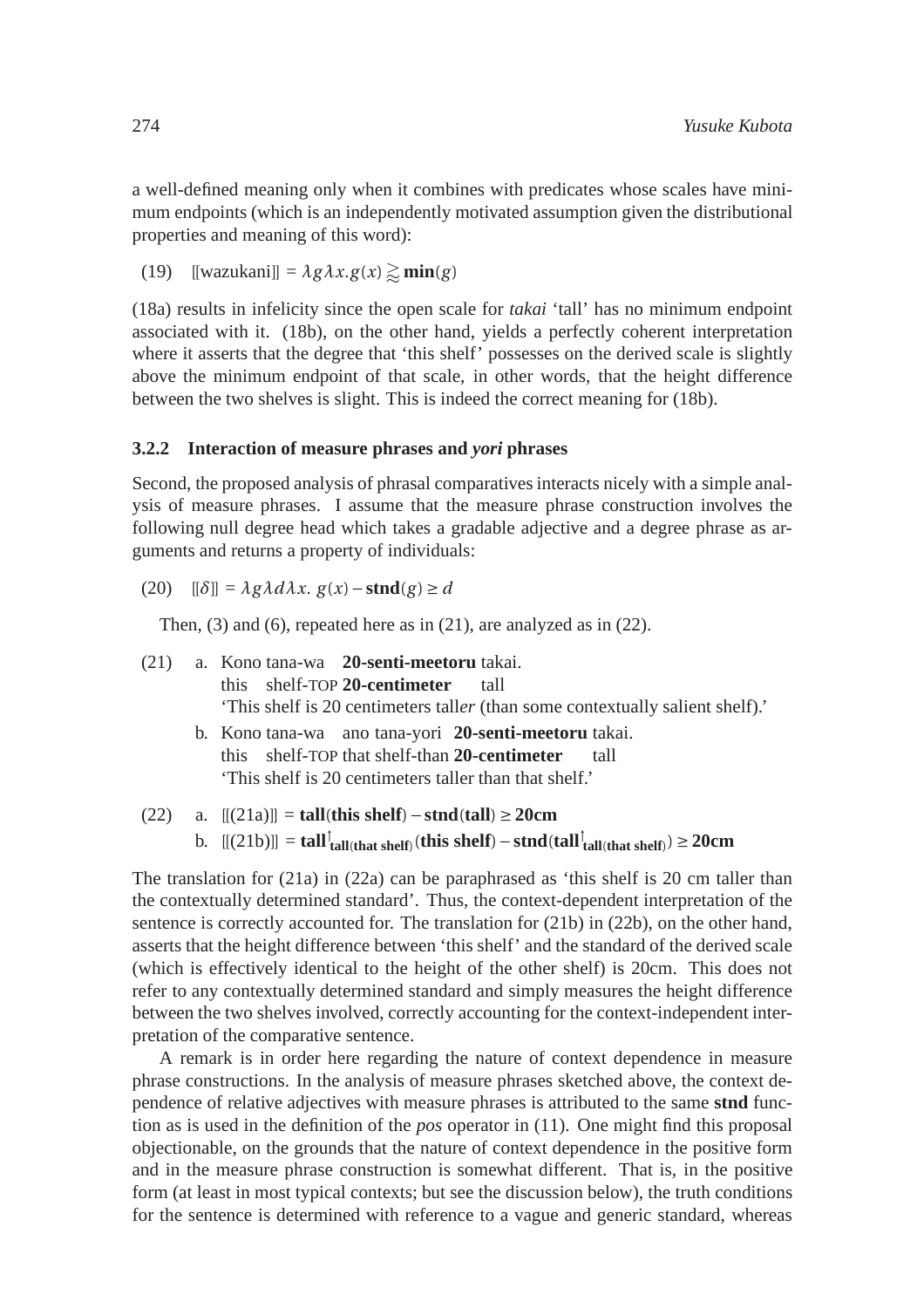sentences with measure phrases like (21a) seem to always refer to some standard that is local to the specific context of utterance (such as the height of some specific, previously mentioned shelf).<sup>6</sup> However, I think that the different nature of context dependence in the measure phrase construction and in the positive form can be explained pragmatically. The account goes roughly as follows.<sup>7</sup> Reference to a vague, generic standard is unavailable for the measure phrase construction since it is inherently incompatible with the semantic and pragmatic function of measure phrases: if the precise value of the standard is indeterminate, it simply doesn't make much sense to specify the exact amount by which the object in question exceeds that standard. I thus take it that the analysis of measure phrases given above, which encodes in itself the same **stnd** function as is used in the *pos* operator, is essentially correct.

Support for the assumption that the choice between a generic standard and a specific standard is determined by pragmatic factors rather than being directly correlated with the presence and absence of *yori* phrases comes from the fact that the positive form in Japanese can generally refer to a specific standard as long as an appropriate context is given (Hayashishita (2009) makes the same point, using a similar example):

- (23) **A:** Kono seimitu-antena-o this high.precision-antenna-ACC make-for tukuru-niwa kikkari 10 meetoru-no just 10 meter-GEN doosen-ga copper.wire-NOM necessary-COP hituyoo-da. 'To make this high-precision antenna, we need a copper wire that is exactly 10 meters long.'
	- **B:** Kono doosen-wa doo-desu? this copper-wire how.about 'How about this copper wire?'

[A measures the copper wire with <sup>a</sup> high-precision ruler carefully. The length turns out to be <sup>10</sup> meters and <sup>2</sup> millimeters.]

**A:** Iya, kore-wa nagai-kara no this-TOP long-because useless-COP dame-da! 'No, this one won't work since it's too long!' (lit. 'No, this one won't work since it's long!')

[Saying this, <sup>A</sup> throws away the copper wire in the trash bin.]

This suggests that, at least for Japanese, the **stnd** function needs to be able to refer to specific standards, as well as to vague and generic standards.

<sup>&</sup>lt;sup>6</sup>In fact, this is what motivates Sawada and Grano (2009) to posit a degree head distinct from the one in (20) for relative adjectives with measure phrases (but without *yori* phrases).

 $7$ The problem discussed here relates to a much larger theoretical issue of how the notion of standard (and its context-dependent nature) is to be understood and how it is affected by the truth conditional content of sentence and general pragmatic factors. My account here is admittedly sketchy and more needs to be said to fully defend it. However, expanding this discussion in full detail is beyond the scope of this paper and I will leave this task for future research.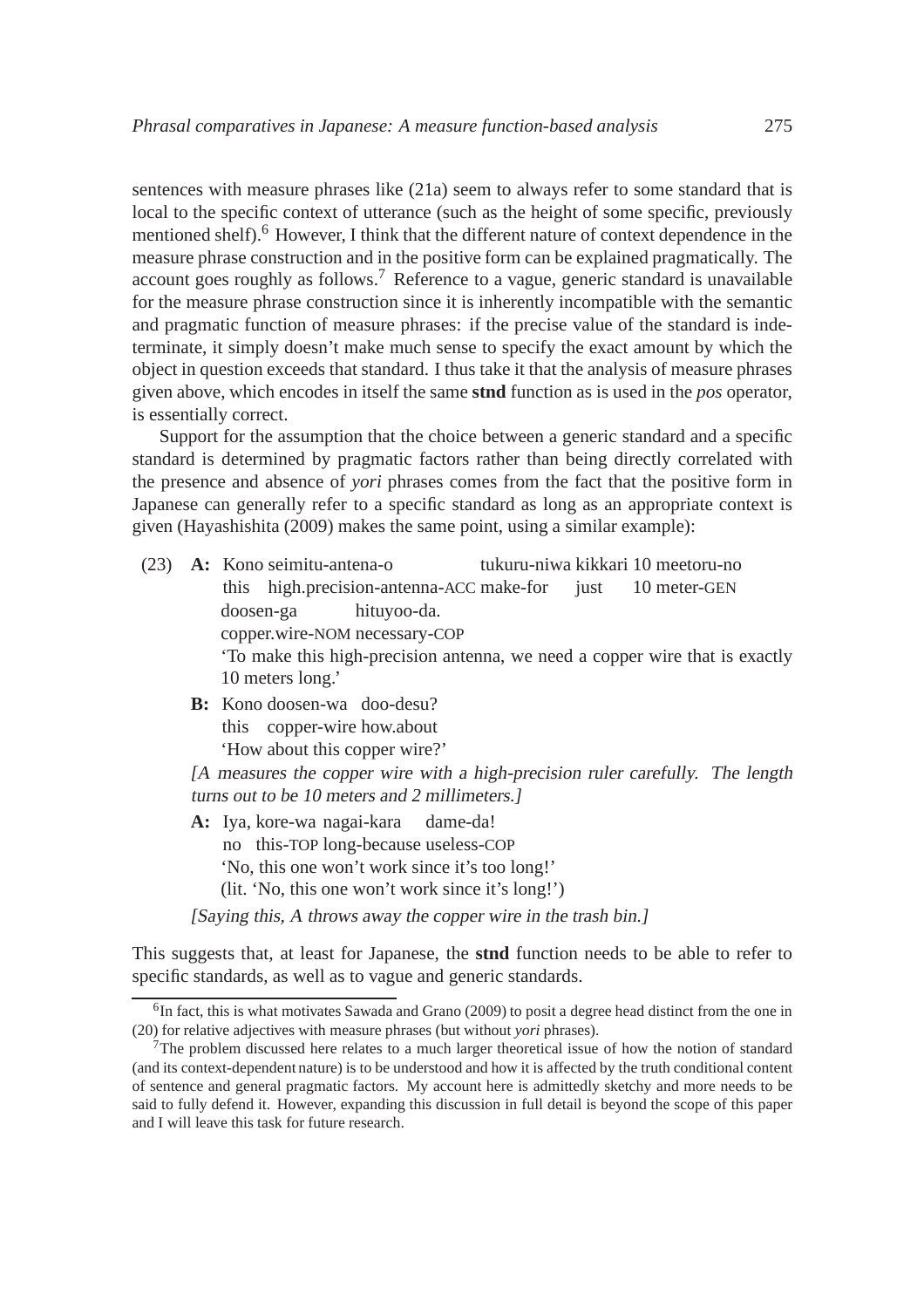# **4 Comparison with other approaches**

As we have seen above, the proposed measure function-based analysis straightforwardly accounts for the basic properties of phrasal comparatives in Japanese. In this approach, the context dependence of relative adjectives disappears in comparatives since comparatives involve resetting of the scale: an open-scale predicate with a contextually determined standard is converted to a minimum standard predicate whose interpretation is contextindependent. While this approach is intuitively natural and appealing, it is not the only option for accounting for the context-independence of the interpretations of comparatives. Specifically, there are two alternatives in the previous literature: the 'direct' analysis, according to which the function of the comparative phrase is simply to specify the standard of comparison without changing the scale structure (cf., e.g., Heim 1985; Kennedy 1999, 2009) and the 'contextual' analysis of Japanese comparatives (Beck et al., 2004; Oda, 2008), according to which the *yori* phrase does not directly make any truth-conditional contributions but the identification of the standard and the degree provided by the *yori* phrase is done by means of a purely pragmatic process.<sup>8</sup>

The question that naturally arises at this point is: are there any empirical/theoretical advantages for the proposed, measure function-based analysis over these alternatives? To answer this question, below I will compare the present analysis with these alternatives. To preview the conclusion, I will argue that the present analysis turns out to be the most uniform and simple analysis of phrasal comparatives which builds on a fully general analysis of relative and absolute predicates open-scale and closed-scale predicates and which straightforwardly accounts for cases in which comparatives interact with other phenomena pertaining to the semantics of gradable predicates (specifically, degree modifiers, measure phrases and resultatives); the main difficulty for the direct analysis comes from cases in which comparatives interact with other phenomena while the contextual analysis runs into problems in formulating a unified analysis of relative and absolute predicates in the positive and comparative forms.

## **4.1 The direct analysis**

## **4.1.1 Implementing the direct analysis**

The direct analysis of comparatives can be implemented in the present setup where adjectives are taken to denote measure functions of type  $\langle e, d \rangle$  by positing the following null degree head, which combines with a gradable adjective, a *yori* phrase and a measure

<sup>&</sup>lt;sup>8</sup>Yet another (also widely-entertained) approach to comparatives is one involving quantification over degrees (cf., e.g., Heim (2000)). Beck et al. (2004) point out that the kind of scope interactions with other operators that most strongly motivate the quantificational approach are not found in Japanese comparatives. I will not discuss the quantificational approach in what follows since, as far as the phenomena considered below are concerned, the quantificational approach essentially shares the same property as the direct analysis that the function of the comparative phrase is to set the standard without modifying the scale structure. Thus, it is most likely that the same kind of difficulty would arise in the quantificational analysis as in the direct analysis with respect to the data discussed in section 4.1.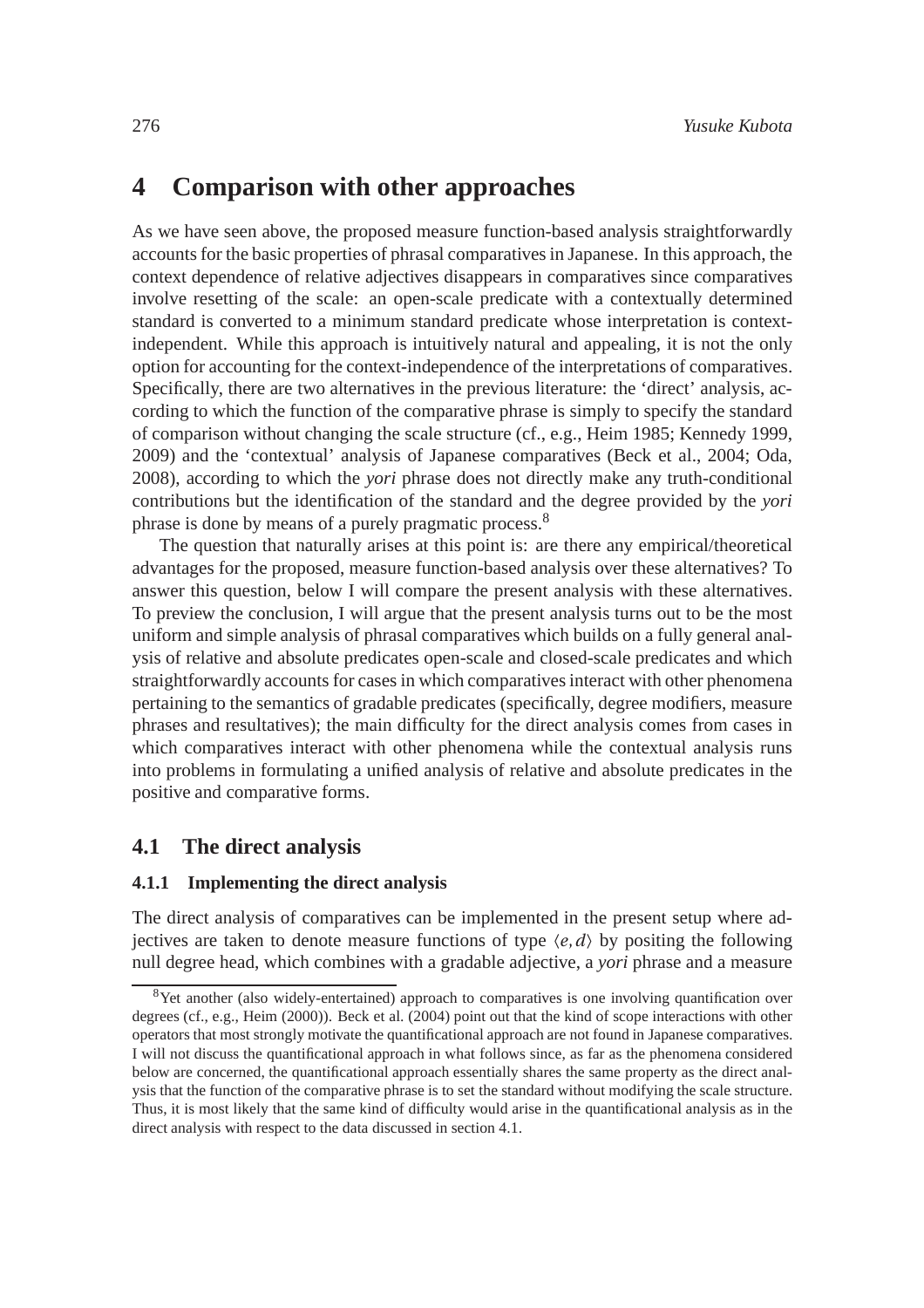phrase (if there is one) to return a truth value:  $9,10$ 

$$
(24) \quad [[\delta]] = \lambda g \lambda y \lambda d \lambda x. g(x) - g(y) > d
$$

With this assumption, the simple comparative sentence (4), repeated here as (25), can be analyzed as in (27), with a syntactic structure along the lines of (26) (here  $d = 0$  since there is no overt measure phrase).

(25) Kono tana-wa **ano tana-yori** takai. this shelf-TOP **that shelf-than** tall 'This shelf is taller than that shelf.'



#### (27) [[(25)]] = **tall**(**this shelf**)−**tall**(**that shelf**) > 0

As should be clear from this exposition, the direct analysis produces the correct truth conditions for this simplest case. It should be easy to see that it produces the right result for cases involving overt measure phrases such as (6) as well.

#### **4.1.2 Compatibility with degree modifiers**

The measure function-based analysis of comparatives enables a straightforward analysis of cases in which comparatives interact with degree modifiers. As shown in the following examples, two degree modifiers *wazukani* 'slightly' and *maamaa* 'more or less' in Japanese exhibit a complementary distribution in that the former is compatible with minimum standard predicates only while the latter is *incompatible* with minimum standard predicates only:

(28) a. #Kono tana-wa **wazukani** takai. this shelf-TOP slightly tall intended: 'This shelf is slightly tall.' b. Kono sao-wa **wazukani** magat-te iru. this rod-TOP slightly bent **IRU** 'This rod is slightly bent.'

<sup>&</sup>lt;sup>9</sup>Here, *d* is the degree provided by the measure phrase (if there is one); I assume that, when left implicit, the value of this variable defaults to 0.

 $10$ Again, the assumption here that adjectives denote measure functions rather than relations between individuals and degrees is not crucial for the ensuing discussion. If anything, it simplifies, rather than complicates, the analysis of the relevant phenomena in the direct analysis.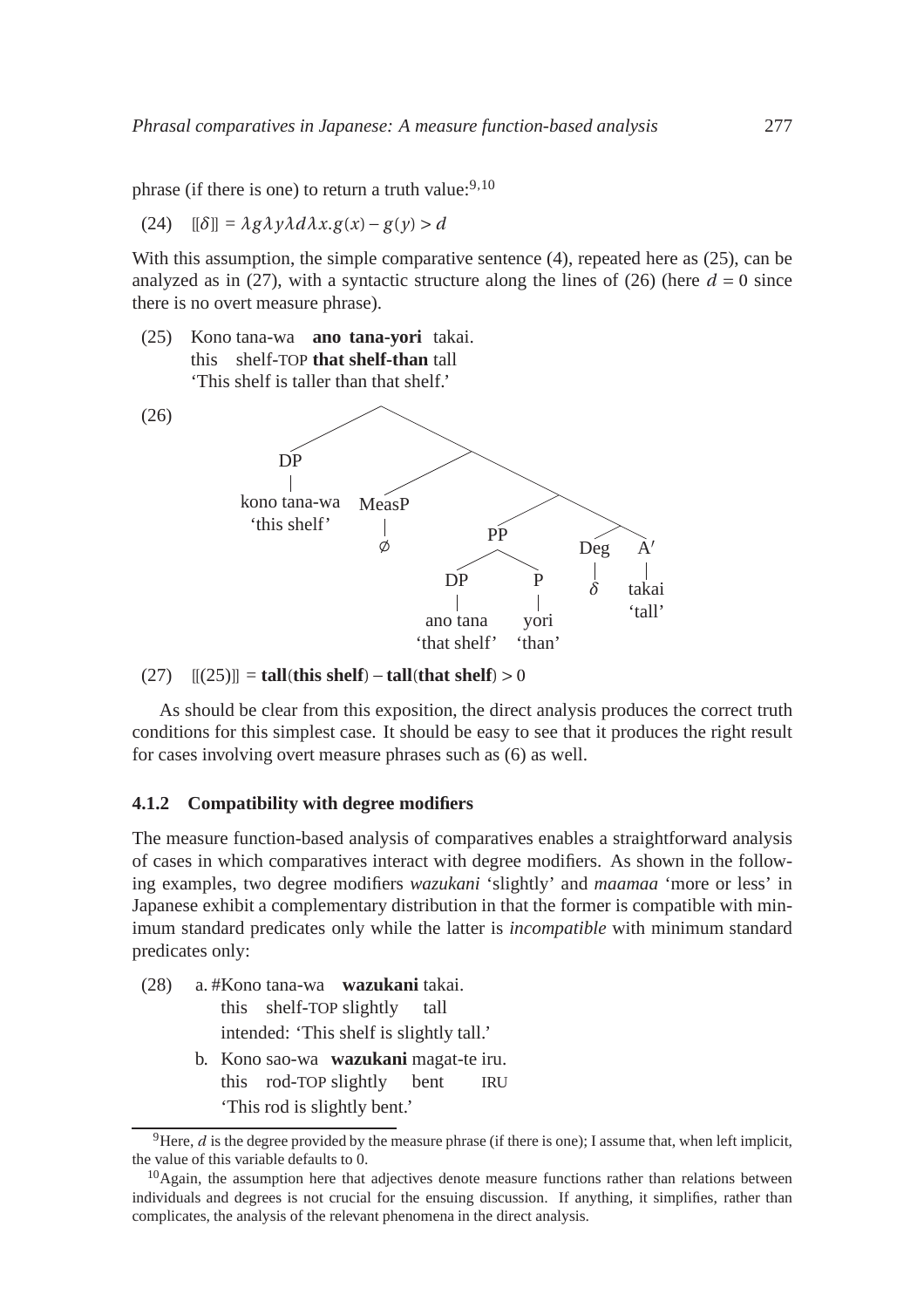- c. #Kono koppu-wa **wazukani** manpai-da. this glass-TOP slightly full-COP intended: 'This glass is slightly full.'
- (29) a. Kono tana-wa **maamaa** this shelf-TOP more or less tall takai. 'This shelf is more or less tall.'
	- b. #Kono sao-wa **maamaa** this rod-TOP more or less bent magat-te iru. IRU 'This rod is more or less bent.'
	- c. Kono koppu-wa **maamaa** This glass-TOP more or less full-COP manpai-da. intended: 'This glass is more or less full.'

Comparative sentences with *yori* phrases behave like minimum standard predicates in that they are compatible with *wazukani* but incompatible with *maamaa*:

- (30) Kono tana-wa ano tana-yori **wazukani** takai. this shelf-TOP that shelf-than slightly tall 'This shelf is slightly taller than that shelf.'
- (31) #Kono tana-wa ano tana-yori **maamaa** This shelf-TOP that shelf-than more or less tall takai. intended: 'This shelf is more or less taller than that shelf.'

This pattern is completely expected in the measure function-based analysis. We have already seen the analysis of *wazukani* in section 3.2.1. The distribution and meaning of *maamaa* can be accounted for by positing the following lexical entry for *maamaa*:

(32)  $\text{[[maama]]} = \lambda g \lambda x. g(x) \lesssim \text{stnd}(g)$ 

This says that the degree in question is slightly less than the standard, which adequately captures the meaning of this degree modifier when it occurs with relative adjectives and maximum standard predicates. Crucially, with minimum standard predicates, (32) leads to anomaly since when the standard is the minimum endpoint, nothing can have a degree that is slightly *below* that standard. Thus, in the measure function-based analysis, where the comparative form involves a minimum standard predicate, the unacceptability of (31) is accounted for in exactly the same way that the unacceptability of *maamaa* with lexically minimum standard predicate as in (29b) is accounted for.

Things are not so straightforward with the direct analysis. First of all, if scale resetting is not involved, it is not clear why attaching a *yori* phrase makes a relative adjective behave like minimum standard predicates. For the case of *wazukani*, however, one might entertain the following possibility. Instead of giving the minimum endpoint-oriented denotation along the lines of (19), one might say that *wazukani* is a measure phrase that denotes a small amount:

(33)  $[[\text{wazukani}]] = d_{\text{small}}$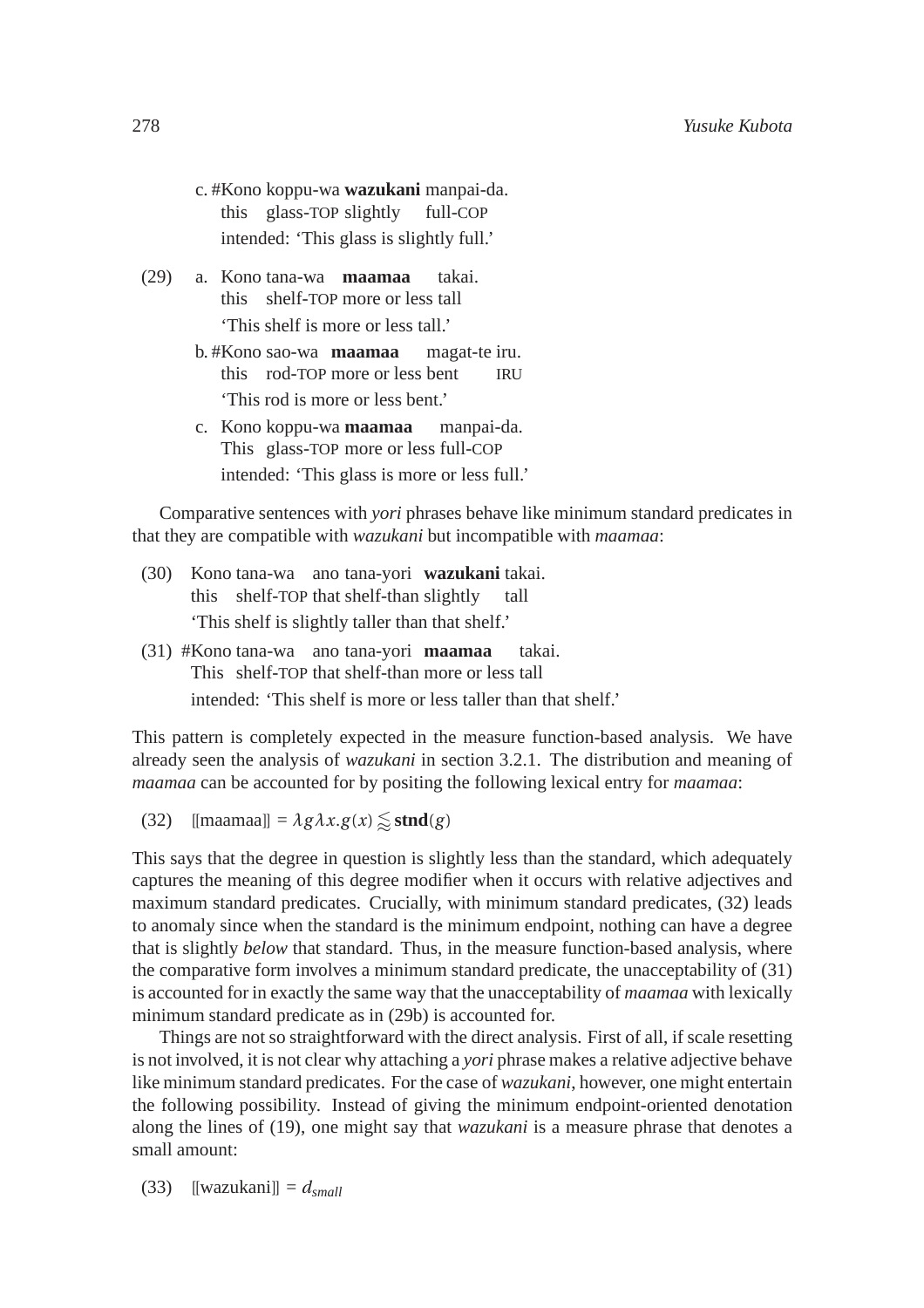This analysis will assign the following truth conditions for (30), which is equivalent to the result obtained in the measure function-based analysis spelled out in section 3.2.1:

## (34) [[(5)]] = **tall**(**this shelf**)−**tall**(**that shelf**) > *dsmall*

Thus, by adopting this alternative analysis, the interaction between comparatives and *wazukani* can be captured adequately in the direct analysis. However, as it stands, this analysis leaves unexplained one fact: the unacceptability of *wazukani* with relative adjectives without the *yori* phrase exemplified by  $(28a)^{11}$  (Note that the lexical entry for *wazukani* in (33) does not make reference to the minimum endpoint of the scale.)

Even if the problem with *wazukani* can be overcome along the lines sketched in footnote 11, the case of *maamaa* remains problematic. Within the direct analysis of comparatives, modelling on the analysis of *wazukani* in (33), *maamaa* might be analyzed as a measure phrase that denotes a negative small amount:

(35)  $\text{[[maama]]} = -d_{\text{small}}$ 

This accounts for the distribution of *maamaa* in (29) (that is, the non-comparative cases) in a way analogous to the measure function-based analysis in (32). However, the infelicity of *maamaa* in the comparative in (31) remains unaccounted for. That is, if scale resetting (which effectively 'throws away' all the degrees below the minimum endpoint) is not involved, there should be no reason why (31) cannot mean something along the lines of 'this shelf is *almost* as tall as that shelf' (i.e. slightly below the standard specified by the *yori* phrase).

#### **4.1.3 Measure phrases**

Measure phrases can occur both with and without *yori* phrases. In particular, as can be seen in the following example repeated from above, with absolute adjectives, they induce context independent, direct measurement interpretations:

(36) Kono sao-wa **5-do** this rod-TOP **5-degree** bent magat-te iru. IRU 'This rod is 5 degrees bent.'

The measure function-based analysis of comparatives enables a simple and straightforward analysis of measure phrases in which a single entry for the degree head defined as in  $(37)$  (=  $(20)$ ) accounts uniformly for the semantic contribution of the measure phrase both in comparative and non-comparative sentences:

(37)  $\left[\left|\delta\right]\right] = \lambda g \lambda d \lambda x$ .  $g(x) - \text{stnd}(g) \ge d$ 

 $11A$  possible explanation for this fact might come from attributing the unacceptability of such examples to pragmatic infelicity. That is, in the analysis of *wazukani* that we are considering here, what (28a) literally means is that the height of the shelf is slightly above the context-dependent vague standard. But if the precise value of the standard on the scale cannot be pinpointed, it hardly makes sense to talk about a slight difference from it. While this approach is indeed attractive, and it might ultimately turn out to be a better analysis of the meaning of expressions like *wazukani* (and 'slightly') than an analysis along the lines of (19) which simply stipulates that the degree expression refers to the minimum endpoint, it remains to see whether such an analysis can be defended fully against the more explicit and standardly assumed analysis (cf., e.g., Kennedy and McNally (2005) and Kennedy and Levin (2008)) along the lines of (19).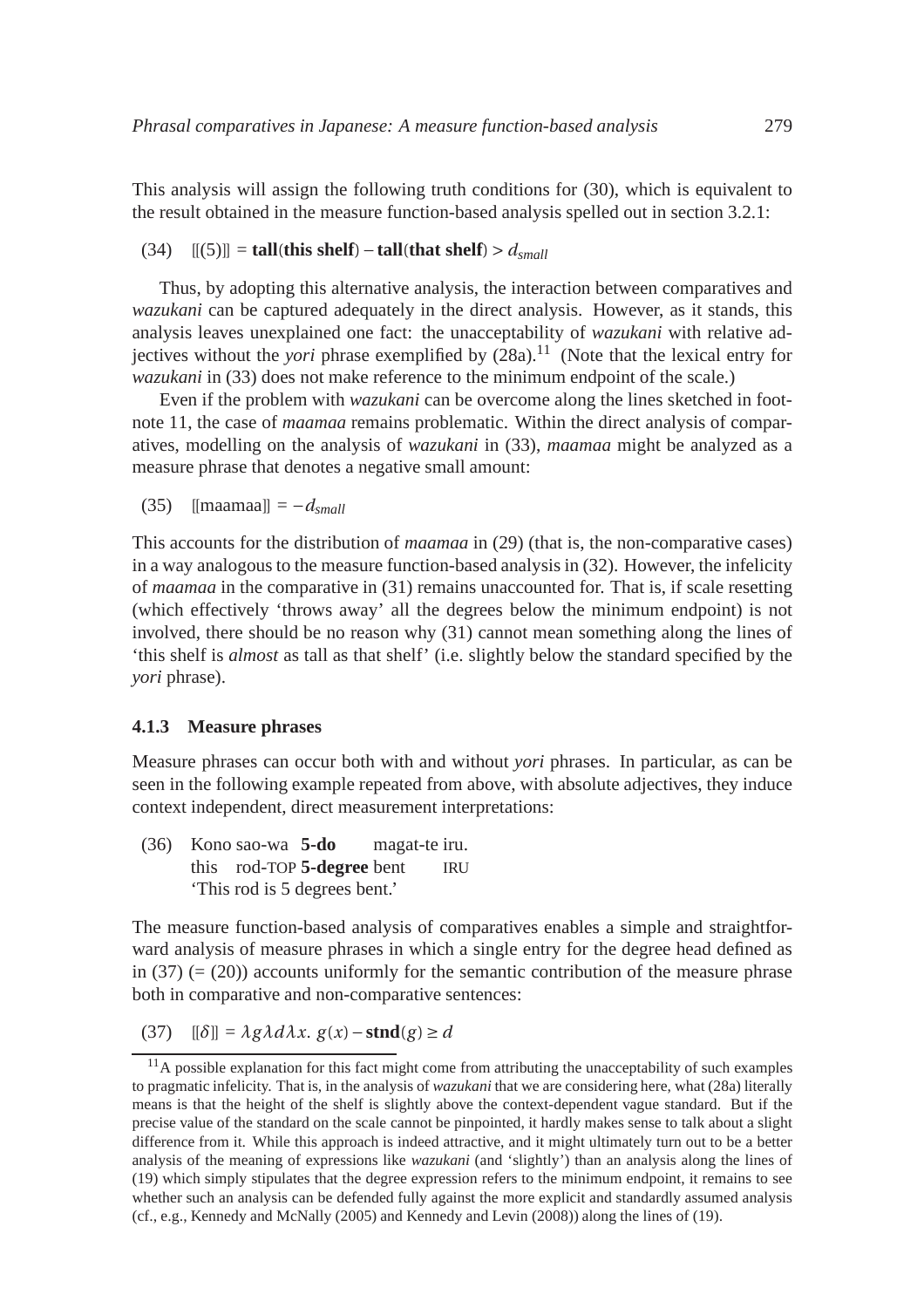With (37), the truth conditions for (36) are calculated as follows:

(38)  $[[(36)]] = \text{bent}(\text{this rod}) - \text{stnd}(\text{bent}) \ge 5^{\circ}$ 

This says that the rod is 5 degrees bent from the zero point, which is the correct result. Note crucially here that the standard function targets the minimum endpoint of the scale since the scale for **bent** is minimally closed.

We have already seen in section 3.2.2 that the degree head in (37) assigns the correct truth conditions for sentences involving a *yori* phrase. Essentially, cases involving *yori* phrases are just special cases of minimum standard predicates and the degree head in (37) measures the amount from the derived endpoint, which corresponds to the degree possessed by the complement of *yori*.

Such a unified analysis of measure phrases for comparatives and non-comparatives seems difficult to achieve in the direct analysis. The degree head in (39)  $(=(24))$  that we have introduced above in the direct analysis is for cases involving an overt *yori* phrase (note that it explicitly subcategorizes for an individual argument *y* corresponding to the complement of *yori*):

$$
(39) \quad [[\delta]] = \lambda g \lambda y \lambda d \lambda x. g(x) - g(y) > d
$$

Thus, for cases without *yori* phrases, in particular, to derive the direct measurement interpretations of absolute adjectives with measure phrases in sentences like (36), one needs an additional entry for the degree head, which, following Sawada and Grano (2009), can be defined as follows:

(40)  $\left[\delta_{DR}\right] = \lambda g \lambda d \lambda x. g(x) \ge d$  (where *g* has a well-defined endpoint)

It does not seem to be possible to unify the two degree heads in (39) and (40), since, in the direct analysis, the measure phrase needs to measure the degree from different points on the scale in cases involving *yori* phrases (for which the degree is measured from the degree possessed by the complement of *yori*) and cases that do not involve *yori* phrases (for which the degree is measured from the standard; more specifically, in the case of minimum standard predicates, the minimum endpoint).

### **4.1.4 Resultatives**

Finally, the measure function-based analysis and the direct analysis make different predictions regarding the interactions between comparatives and the resultative construction. In Japanese, resultative sentences are formed by modifying a change of state predicate by a gradable adverbial expression, as in (41):

(41) Ken-wa gomu-o Ken-TOP rubber-ACC long **nagaku** nobasi-ta. stretch-PAST lit: 'Ken stretched the rubber long.' 'Ken stretched the rubber and made it long.'

The resultative phrase can be comparative: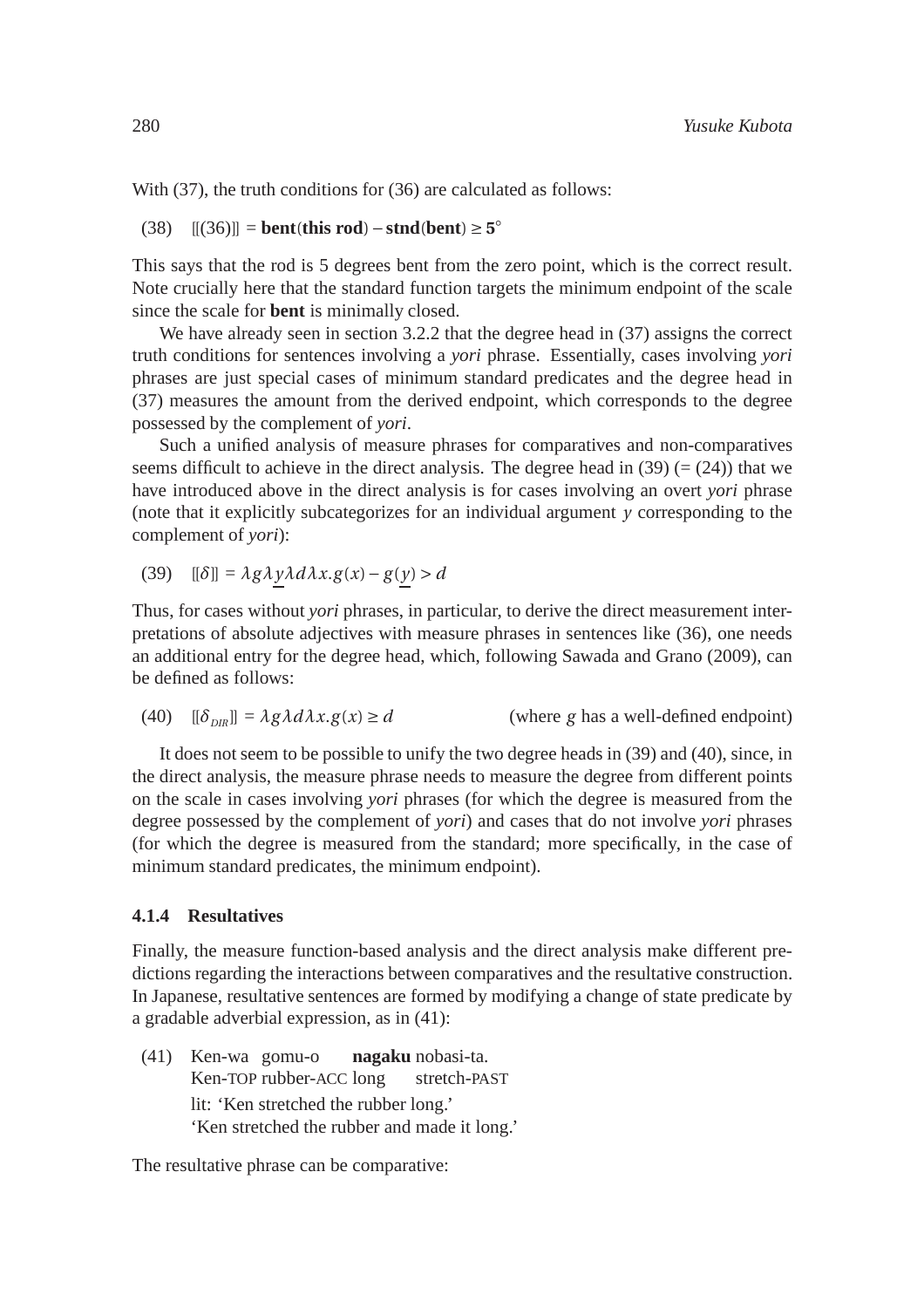(42) Ken-wa kono gomu-o Ken-TOP this rubber-ACC that rubber-than long [**ano gomu-yori** nagaku] nobasi-ta. stretch-PAST lit: 'Ken stretched this rubber longer than that rubber.' 'Ken stretched this rubber and made it longer than that rubber.'

For the purpose of exploring the relevant interactions between resultatives and comparatives, I adopt a recent analysis of Japanese resultatives by Uegaki (2009) in which an explicit compositional semantics of resultatives in Japanese is worked out within the scale-based approach. Building on the measure function-based analysis of degree achievements in English by Kennedy and Levin (2008), Uegaki analyzes Japanese resultatives as verbal modifiers that change the scale structure associated with the verbal predicate. More specifically, in his analysis, a resultative phrase produced out of a gradable predicate is a verbal modifier that converts measure functions (denoted by the original verbs) into ones with *derived upper thresholds* corresponding to the standard point on the scale associated with the resultative phrase. The following picture illustrates the analysis in intuitive terms:

| (43) | stretched: | $\text{init}(e)$ fin $(e)$ |
|------|------------|----------------------------|
|      |            | <b>TMAP</b>                |
|      | long:      | stnd (long)                |

The resultative phrase in (41), when combined with the verbal predicate, does the following two things: (i) it maps the standard degree of length on the scale associated with the adjective *nagai* 'long' (i.e. the context-dependent standard for objects to count as 'long') to the scale of stretchedness associated with the verbal predicate along which the change of state denoted by the verb is measured and (ii) it imposes a restriction on the meaning of the whole predicate such that the sentence is made true if and only if the degree that the object in question possesses at the final stage of the relevant change of state exceeds the 'threshold' introduced by the resultative phrase.

Uegaki formalizes this analysis by positing the following empty adverbializer that takes a gradable predicate and turns it into a modifier of measure of change functions denoted by change of state verbal predicates:

(44) **adv** ([[nagaku]]) = 
$$
\lambda g \lambda x \lambda e.g(x)(e) \geq \text{MAP}_{\langle \text{long}, g \rangle}(\text{stnd}(\text{long}))
$$

Combining this verbal modifier with the verb *nobasi-ta* 'stretched', which denotes a measure of change function, the following meaning is assigned to the whole predicate:

(45) [[nagaku nobasi-ta]] = 
$$
\lambda x \lambda e
$$
.**stretched** <sub>$\Delta$</sub> ( $x$ )( $e$ )  $\geq$  MAP <sub>$\langle$ long,stretched <sub>$\Delta$</sub></sub>  (**stnd(long**))

Roughly speaking, (45) says that the sentence is true just in case the object in question ends up possessing a degree of stretchedness corresponding to the degree of length which, if mapped back onto the scale of length associated with the resultative phrase, exceeds the standard point of that scale. This correctly accounts for the entailment of (41) that the rubber is long after being stretched.

An interesting consequence of the measure function-based analysis of comparatives proposed above is that it interacts straightforwardly with this analysis of resultatives proposed by Uegaki (2009) to yield the correct truth conditions for sentences like (42). That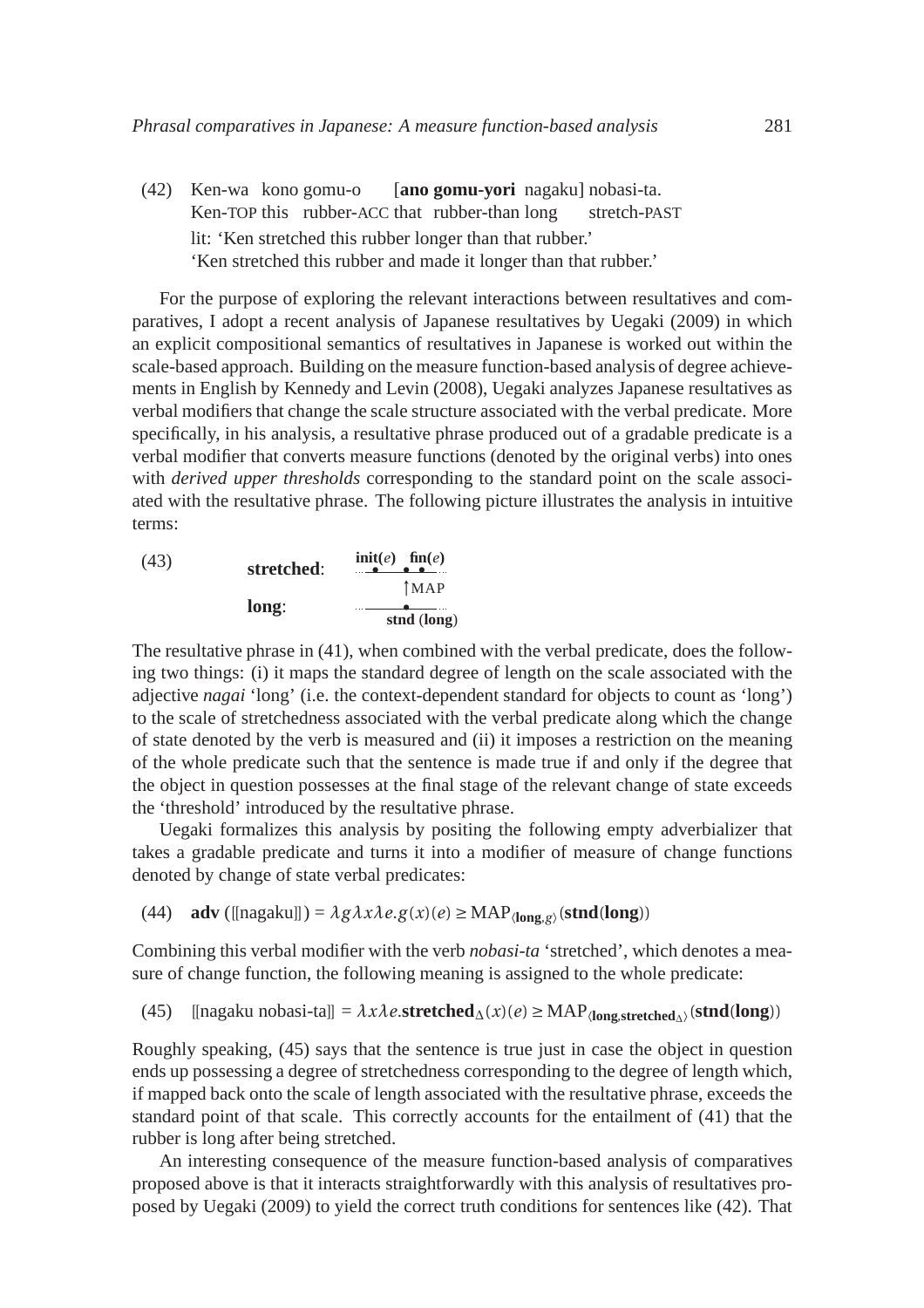is, since the scale associated with the resultative phrase is minimally closed, its standard is the minimum endpoint corresponding to the length of 'that rubber'. Then, (42) is predicted to be true just in case the resultant length of 'this rubber' exceeds that standard (*i.e.*) the length of 'that rubber'). Intuitively:

(46) **stretched:** 
$$
\begin{array}{ccc}\n\text{int}(e) & \text{fin}(e) & \text{fin}(e) \\
\hline\n\text{1} & \text{1} & \text{1} & \text{1} \\
\text{1} & \text{1} & \text{1} & \text{1} \\
\text{1} & \text{1} & \text{1} & \text{1} \\
\text{1} & \text{1} & \text{1} & \text{1} \\
\text{1} & \text{1} & \text{1} & \text{1} \\
\text{1} & \text{1} & \text{1} & \text{1} \\
\text{1} & \text{1} & \text{1} & \text{1} \\
\text{1} & \text{1} & \text{1} & \text{1} \\
\text{1} & \text{1} & \text{1} & \text{1} \\
\text{1} & \text{1} & \text{1} & \text{1} \\
\text{1} & \text{1} & \text{1} & \text{1} \\
\text{1} & \text{1} & \text{1} & \text{1} \\
\text{1} & \text{1} & \text{1} & \text{1} \\
\text{1} & \text{1} & \text{1} & \text{1} \\
\text{1} & \text{1} & \text{1} & \text{1} \\
\text{1} & \text{1} & \text{1} & \text{1} \\
\text{1} & \text{1} & \text{1} & \text{1} \\
\text{1} & \text{1} & \text{1} & \text{1} \\
\text{1} & \text{1} & \text{1} & \text{1} \\
\text{1} & \text{1} & \text{1} & \text{1} \\
\text{1} & \text{1} & \text{1} & \text{1} \\
\text{1} & \text{1} & \text{1} & \text{1} \\
\text{1} & \text{1} & \text{1} & \text{1} \\
\text{1} & \text{1} & \text{1} & \text{1} \\
\text{1} & \text{1} & \text{1} & \text{1} \\
\text{1} & \text{1} & \text{1} & \text{1} \\
\text{1} & \text{1} & \text{1} & \text{1} \\
\text{1} & \text{1} & \text{1} & \text{1} \\
\text{1} & \text{1} & \text{1} & \text{1} \\
\text{1} & \text{1} & \text{
$$

The denotation of the whole predicate is calculated as follows:

(47) [[ano gomu-yori nagaku nobasi-ta]]  $=$  $\lambda$ *x* $\lambda$ *e*.**stretched**△(*x*)(*e*) ≥ MAP<sub>〈</sub>long<sup>†</sup><sub>long(that rubber)</sub>,stretched<sub>△</sub>>(**stnd**(**long**<sup>†</sup><sub>long(that rubber)))</sub>

With (47), (42) is predicted to be true just in case the rubber ends up possessing a degree of stretchedness corresponding to a length that exceeds the length of 'that rubber', which is indeed the correct truth conditions for the sentence.

Now, if one instead adopts the direct analysis of comparatives, things are not so straightforward. The reason is essentially as follows. In Uegaki's (2009) analysis, the adverbializer takes a measure function denoted by the resultative phrase and converts it to a verbal degree modifier. (This assumption is motivated by the fact that a certain *scale compatibility* requirement exists in the Japanese resultative construction between the scale associated with the resultative phrase and that associated with the verb.) This analysis of resultatives interacts smoothly with the measure function-based analysis of comparatives since, in the measure function-based analysis of comparatives, both comparatives and positive forms of gradable predicates are analyzed as denoting measure functions. However, this is not the case in the direct analysis. In the direct analysis, the function of the *yori* phrase is to supply an explicit standard value. Thus, positive forms and comparatives have different semantic types. Given this non-uniformity of semantic types of the positive form and comparatives, a unified analysis of resultatives for examples like (41) and (42) is at the very least not straightforward, in contrast to the case with the measure function-based analysis where a simple analysis that covers the positive form automatically extends to the case involving the comparative form.

To summarize the discussion in this section, we have seen that, in the three cases (i.e. interactions with degree modifiers, measure phrases and resultatives) considered above, the measure function-based analysis and the direct analysis of comparatives contrast with one another in that the former straightforwardly accounts for the relevant interactions of comparatives with the other phenomena while such is not the case with the latter.

## **4.2 The contextual analysis of comparatives**

For Japanese comparatives, there is still another kind of analysis in the in the previous literature (cf. Beck et al. (2004); Oda (2008)), which claims that the *yori* phrase does not make any truth conditional contributions to the interpretations of comparative sentences and that the standard setting in Japanese comparatives is purely a pragmatic matter. Following Oda (2008), I will collectively call such approaches the 'contextual analysis' of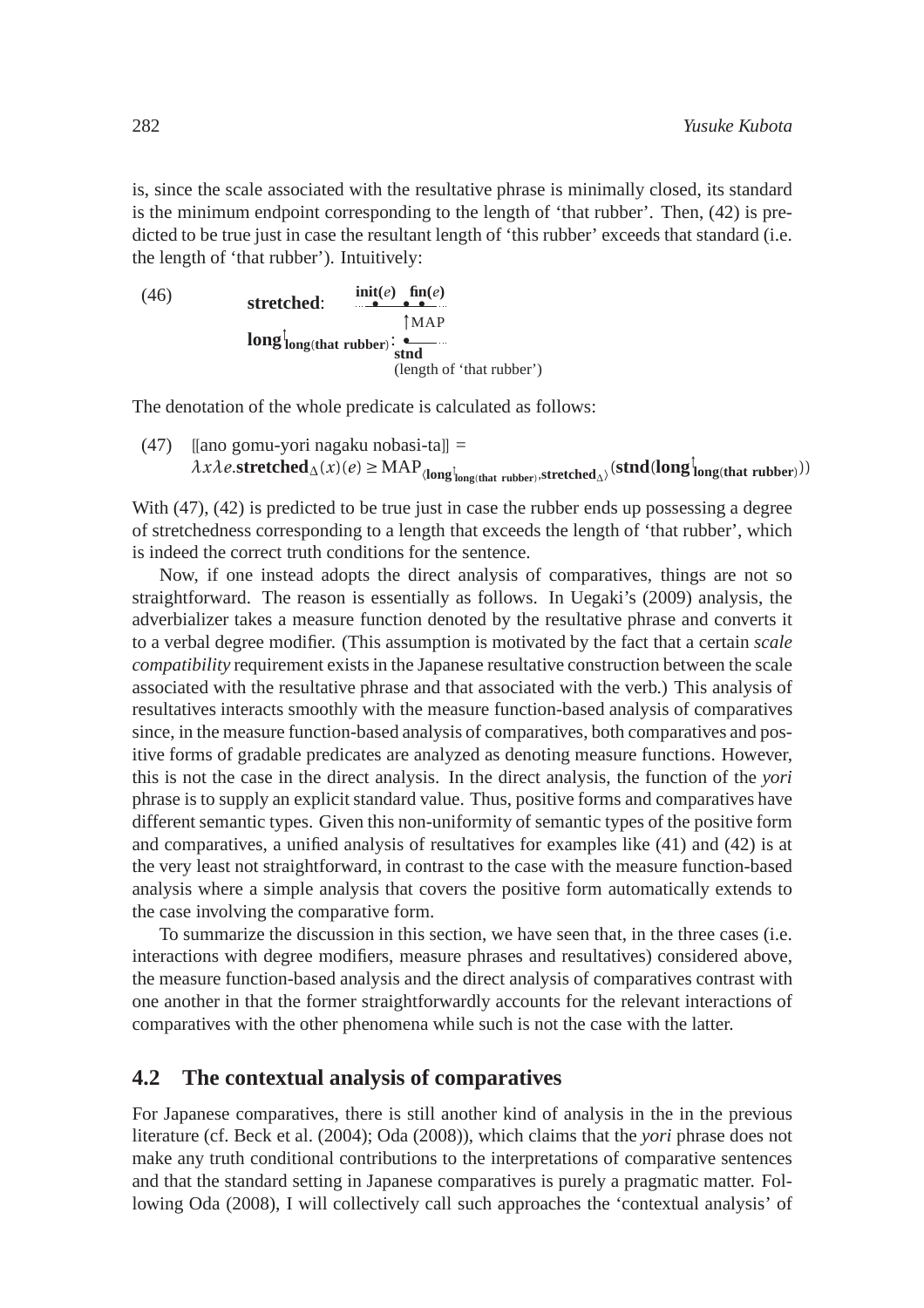comparatives. In what follows, I will briefly summarize the most recent variant of the contextual analysis, namely, Oda's (2008) proposal, and then point out what I take to be the most problematic aspect of this kind of approach as compared to the proposed measure function-based analysis (which takes the contribution of the *yori* phrase to have a truth conditional effect). $12$ 

Oda (2008) advocates a variant of the contextual analysis in which all adjectives in Japanese are assigned 'comparative' meanings in the lexicon. In Oda's analysis, the lexical entry for *takai* 'tall' is formulated as in  $(48)$ :<sup>13</sup>

(48)  $[$ [takai]] =  $\lambda x$ **.tall**(*x*) > *c* 

That is, the predicate *takai* is true of an individual *x* just in case the degree that *x* possesses on the scale of vertical length exceeds some standard whose value is specified by the free variable  $c$ . In this analysis, the vague interpretation of sentences like  $(1)$  is obtained by leaving the value of *c* to be determined entirely contextually so that it picks up the vague, context-dependent standard. On the other hand, in sentences like (4) with overt *yori* phrases, the value of *c* is identified with the degree specified by the *yori* phrase through some contextual mechanism. (This identification of the value of *c* and the degree invoked by the *yori* phrase is crucial for the contextual analysis to yield the right predications for comparative sentences. However, neither Oda (2008) nor its precursor Beck et al. (2004) spell out fully how this pragmatic identification works and the exact details are somewhat unclear.)

This kind of analysis runs into problems when one attempts to extend it to absolute predicates. Just as in English, absolute predicates in Japanese exhibit context-independent interpretations both in the positive form and in the comparative form, as exemplified by the following examples:

- (49) a. Kono sao-wa magat-te iru. this rod-TOP bent **IRU** 'This rod is bent.'
	- b. Kono sao-wa ano sao-yori magat-te iru. this rod-TOP that rod-than bent **IRU** 'This rod is more bent than that one.'
- (50) a. Kono ita-wa this board-TOP flat-COP taira-da. 'This board is flat.'
	- b. Kono ita-wa This board-TOP that board-than flat-COP ano ita-yori taira-da. 'This board is more flat than that one.'

Both with the minimum standard predicate *magat-te iru* 'bent' and *taira-da* 'flat', the comparative form exhibits a differential interpretation in which the degree that the subject

 $12$ Note also that, just like the direct analysis, the contextual analysis does not involve scale resetting. Given this, the kinds of problems that I have discussed in the previous section for the direct analysis will most likely carry over to the contextual analysis as well.

 $13$ The notation is slightly adapted from the original to make it consistent with the one assumed in this paper. Nothing crucially hinges on this change of notation.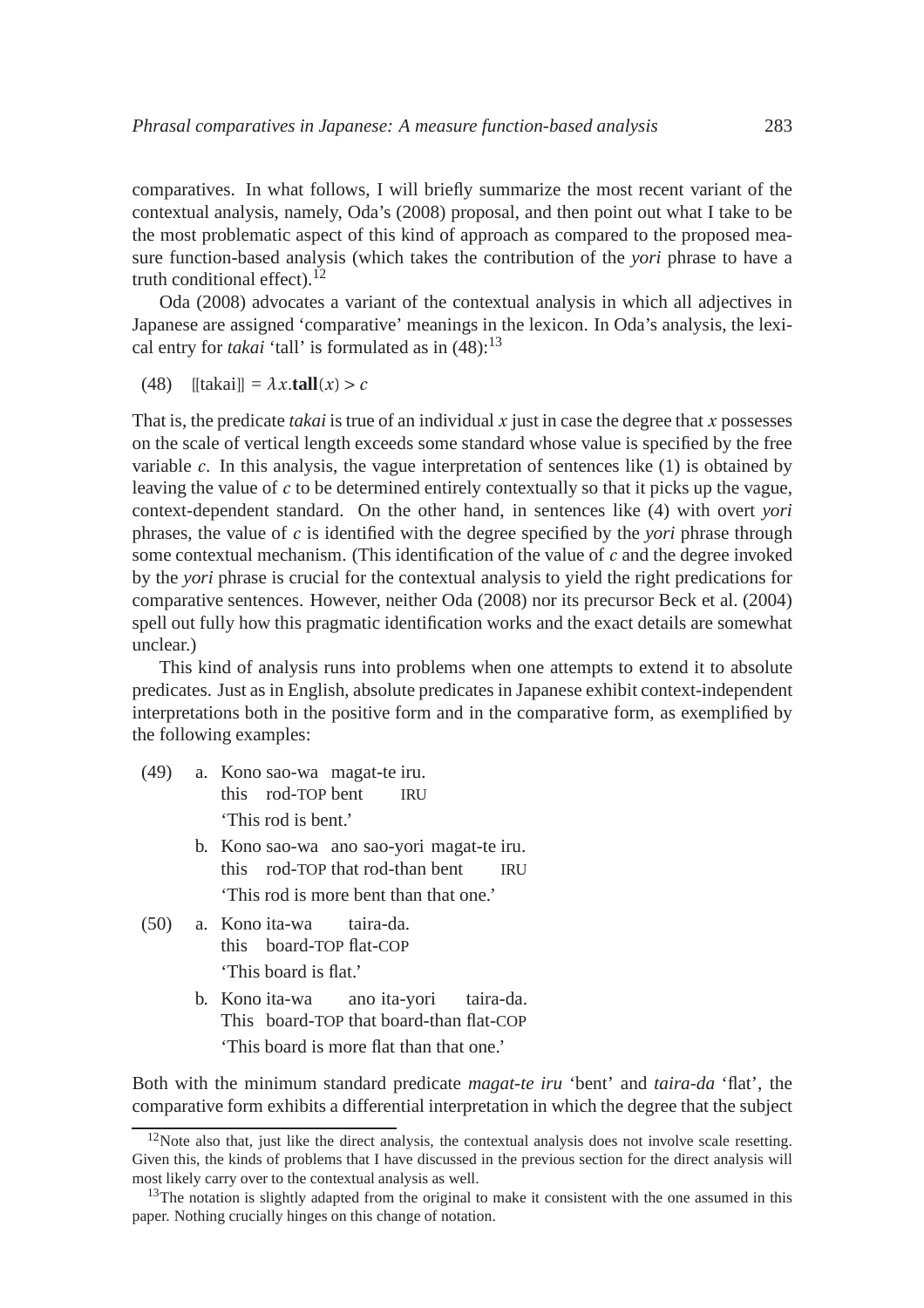of the sentence possesses is measured against the fixed standard provided by the *yori* phrase. However, in the positive form, absolute predicates do not exhibit differential interpretations. (49a) is true just in case the rod has at least some degree of bend and (50a) is true just in case the board is completely flat. In other words, the standard is fixed to the endpoint of the scale rather than being identified with some contextually determined vague value. This means that the template for adjective meanings given in (48), which builds in itself a comparative (or differential) meaning, cannot be used for the positive form of absolute predicates. Thus, under the contextual analysis, one will either have to say that the semantics of the positive form and the comparative form are different (at least for absolute predicates) or that the semantics of relative and absolute predicates are different (at least for the positive form).<sup>14</sup> In either case, one has to given up a uniform analysis of relative and absolute predicates in the positive and comparative forms. Given that such an analysis is straightforwardly available in the derived measure function-based analysis that I have proposed in this paper, I take it that the data with absolute predicates favor the present proposal over the contextual analysis of comparatives.

# **5 Conclusion**

Despite the simplicity and intuitive appeal of the basic idea, the derived measure functionbased analysis of comparatives has not gained great popularity in the literature of comparatives; so far, it has only been alluded to occasionally in relation to the analyses of other phenomena (cf., e.g., Rotstein and Winter (2003); Kennedy and McNally (2005); Kennedy and Levin (2008)). In particular, to the best of my knowledge, there has not yet been any serious attempt in the previous literature that investigates the consequences of such an analysis for any kind of comparative construction in any language. This paper has undertaken precisely that task by taking the phrasal comparative construction in Japanese as a test case and by formulating an explicit compositional semantics of this construction in terms of the measure function-based approach. As I have argued above, the main advantage of this analysis is that it fully retains the insights of the more standard, direct analysis of comparatives (in treating the Japanese comparatives with *yori* phrases as a case of explicit comparison) while at the same time enabling a straightforward treatment of cases in which comparatives interact with other phenomena pertaining to gradable predicates. Given that the measure function-based analysis automatically yields the correct predictions in such cases which are not available in other approaches, I take these results to favor the measure function-based analysis of phrasal comparatives in Japanese over these alternatives.

Since the semantics of comparatives is a complex issue, there are many questions that are left for future study. I will list here two most important ones. First, in this paper I have focused on phrasal comparatives but Japanese also has what looks like clausal comparatives:

<sup>&</sup>lt;sup>14</sup>It should be noted here that this problem is not restricted to the lexical variant of the contextual analysis by Oda (2008). As long as the meanings of comparatives are analyzed by fixing the value of a contextual variable *c* with a degree associated with the *yori* phrase (which is the distinguishing property of the contextual analysis), a unified analysis of relative and absolute predicates is difficult.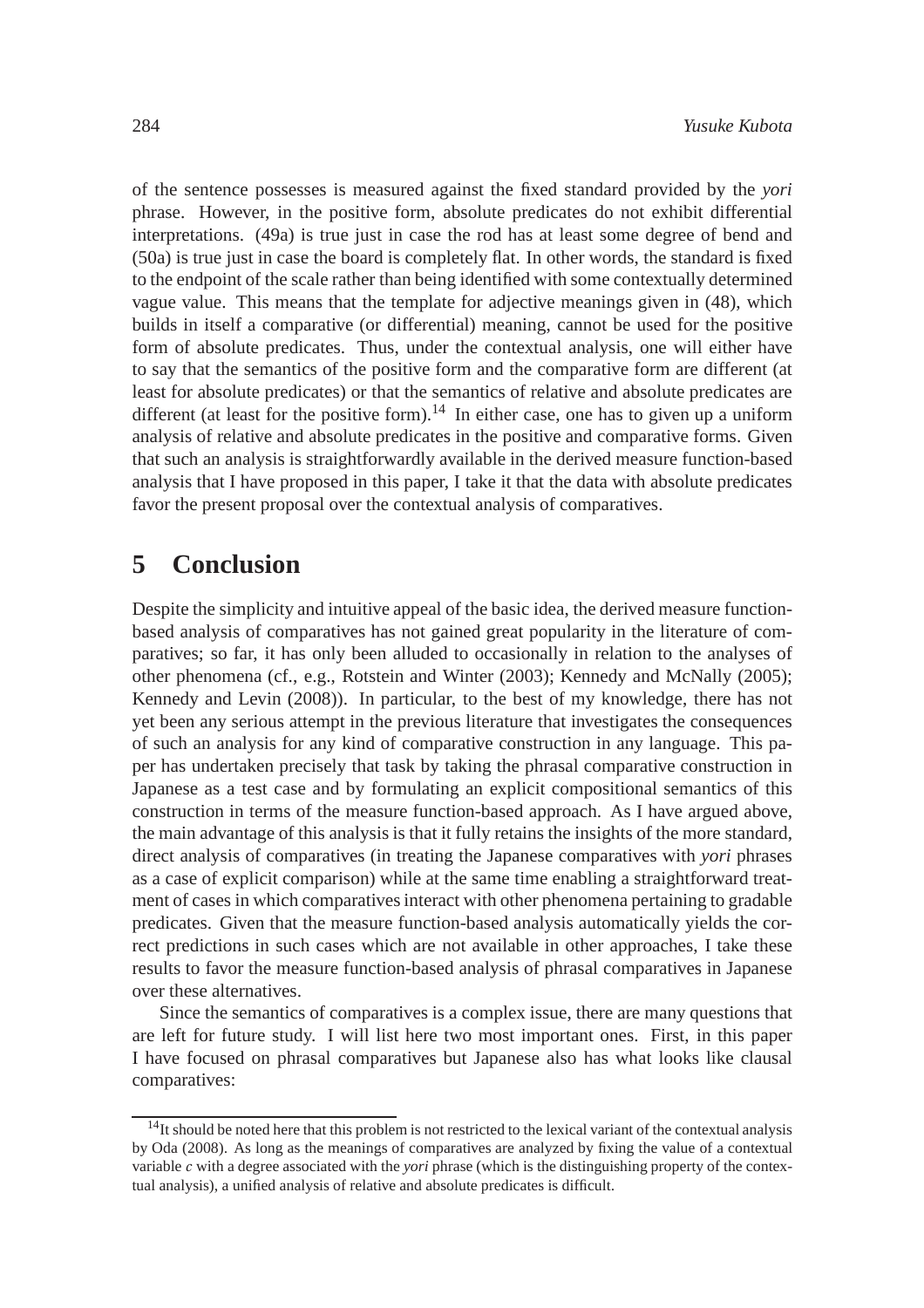(51) John-wa [Mary-ga kat-ta]-yori John-TOP Mary-NOM buy-PAST-than many-GEN umbrella-ACC buy-PAST takusan-no kasa-o kat-ta. 'John bought more umbrellas than Mary did.'

It remains to see whether the measure function-based analysis can be extended to clausal comparatives as well and whether there is any advantage in such an analysis over alternative analyses.

Second, even as an analysis of phrasal comparatives, the present proposal is somewhat simplified in that I have only provided explicit analyses of cases in which the *yori* phrase correlates with the subject of the sentence. However, as the ambiguity of the following sentence shows, generally, that is not the only option:

(52) Watasi-wa Ken-yori Robin-o I-TOP Ken-than Robin-ACC love IRU aisi-te iru. 'I love Robin more than Ken does.' 'I love Robin more than I love Ken.'

Matsui and Kubota (2010) propose an analysis of the ambiguity of sentences like (52) in terms of the direct analysis of comparatives, together with the technique of *parasitic scope* (Barker, 2007; Kennedy and Stanley, 2008) to get the compositional semantics right. It seems that, whether one adopts the direct analysis or the measure function-based analysis, something like parasitic scope is called for to account properly for all of the range of interpretations generally available for comparative sentences. However, working out the full details of the compositional semantics of comparatives is beyond the scope of this paper and I leave this task for future study.

# **References**

Barker, Chris, 2007. Parasitic scope. *Linguistics and Philosophy*, 30:407–444.

- Beck, Sigrid, Toshiko Oda, and Koji Sugisaki, 2004. Parametric variation in the semantics of comparison: Japanese vs. English. *Journal of East Asian Linguistics*, 13:289–344.
- Hayashishita, J.-R., 2009. *Yori*-comparatives: A reply to Beck et al. (2004). *Journal of East Asian Linguistics*, 18:65–100.
- Heim, Irene, 1985. Notes on comparatives and related matters. MS, University of Texas, Austin.

———, 2000. Degree operators and scope. In Jackson, Brendan and Tanya Matthews (eds.), *Proceedings from Semantics and Linguistic Theory X*, pp. 40–64. Ithaca, New York: Cornell University.

- Heim, Irene and Angelika Kratzer, 1998. *Semantics in Generative Grammar*. Oxford: Blackwell Publishers.
- Kawahara, Koji, 2009. Phrasal comparatives and their composition. *York Papers in Linguistics*, 9:48–79.